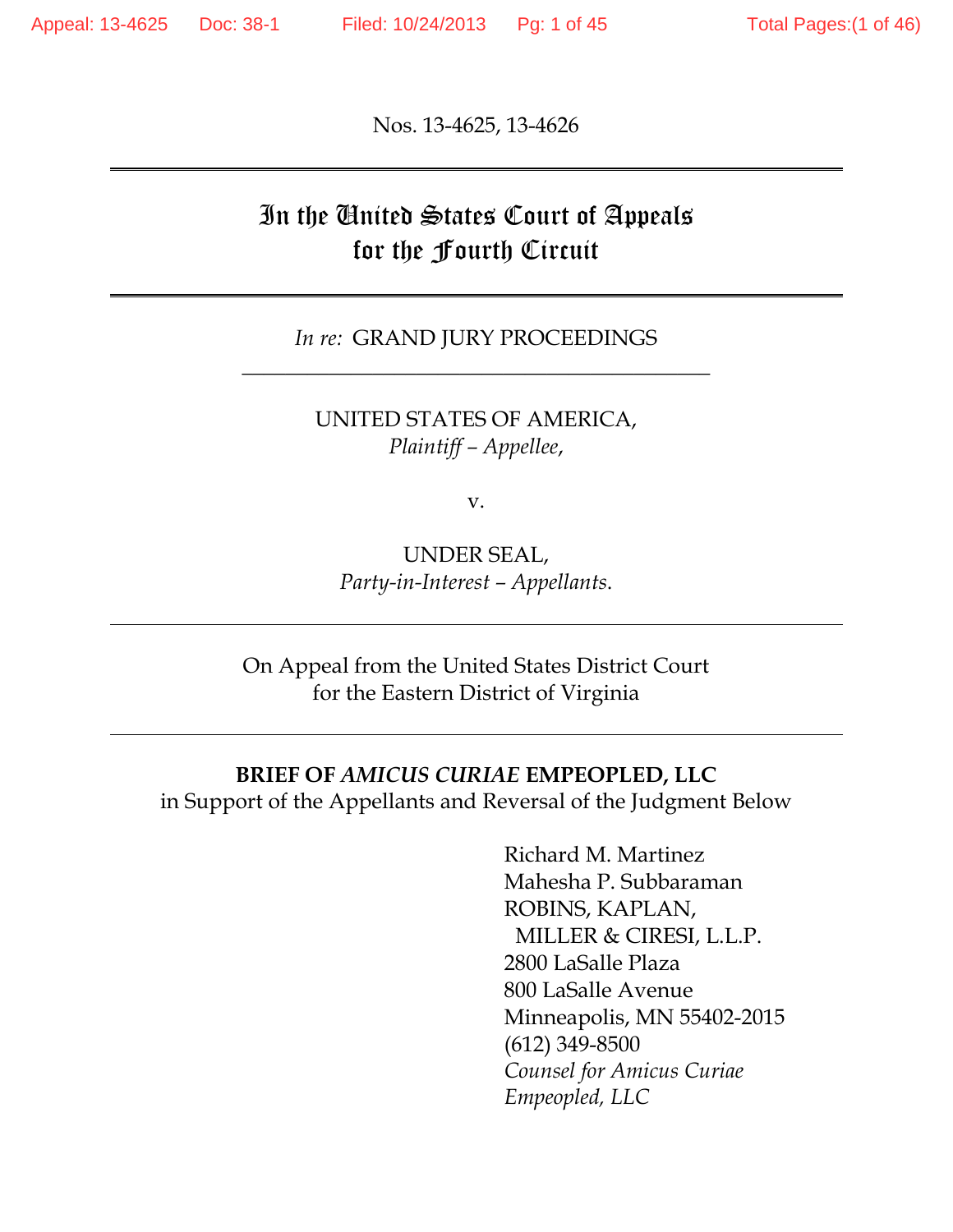#### UNITED STATES COURT OF APPEALS FOR THE FOURTH CIRCUIT DISCLOSURE OF CORPORATE AFFILIATIONS AND OTHER INTERESTS

Disclosures must be filed on behalf of all parties to a civil, agency, bankruptcy or mandamus case, except that a disclosure statement is not required from the United States, from an indigent party, or from a state or local government in a pro se case. In mandamus cases arising from a civil or bankruptcy action, all parties to the action in the district court are considered parties to the mandamus case.

Corporate defendants in a criminal or post-conviction case and corporate amici curiae are required to file disclosure statements.

If counsel is not a registered ECF filer and does not intend to file documents other than the required disclosure statement, counsel may file the disclosure statement in paper rather than electronic form. Counsel has a continuing duty to update this information.

No. 13-4625 Caption: In re Grand Jury Proceedings / United States v. Under Seal

Pursuant to FRAP 26.1 and Local Rule 26.1,

Empeopled, LLC (name of party/amicus)

\_, makes the following disclosure: **Amicus** who is (appellant/appellee/amicus)

- $1<sub>1</sub>$ Is party/amicus a publicly held corporation or other publicly held entity?  $\Box$  YES  $\Box$  NO
- $\overline{2}$ . Does party/amicus have any parent corporations?  $YES$  NO If yes, identify all parent corporations, including grandparent and great-grandparent corporations:
- 3. Is 10% or more of the stock of a party/amicus owned by a publicly held corporation or other publicly held entity?  $\bigcap$ YES $\neg$ NO If yes, identify all such owners: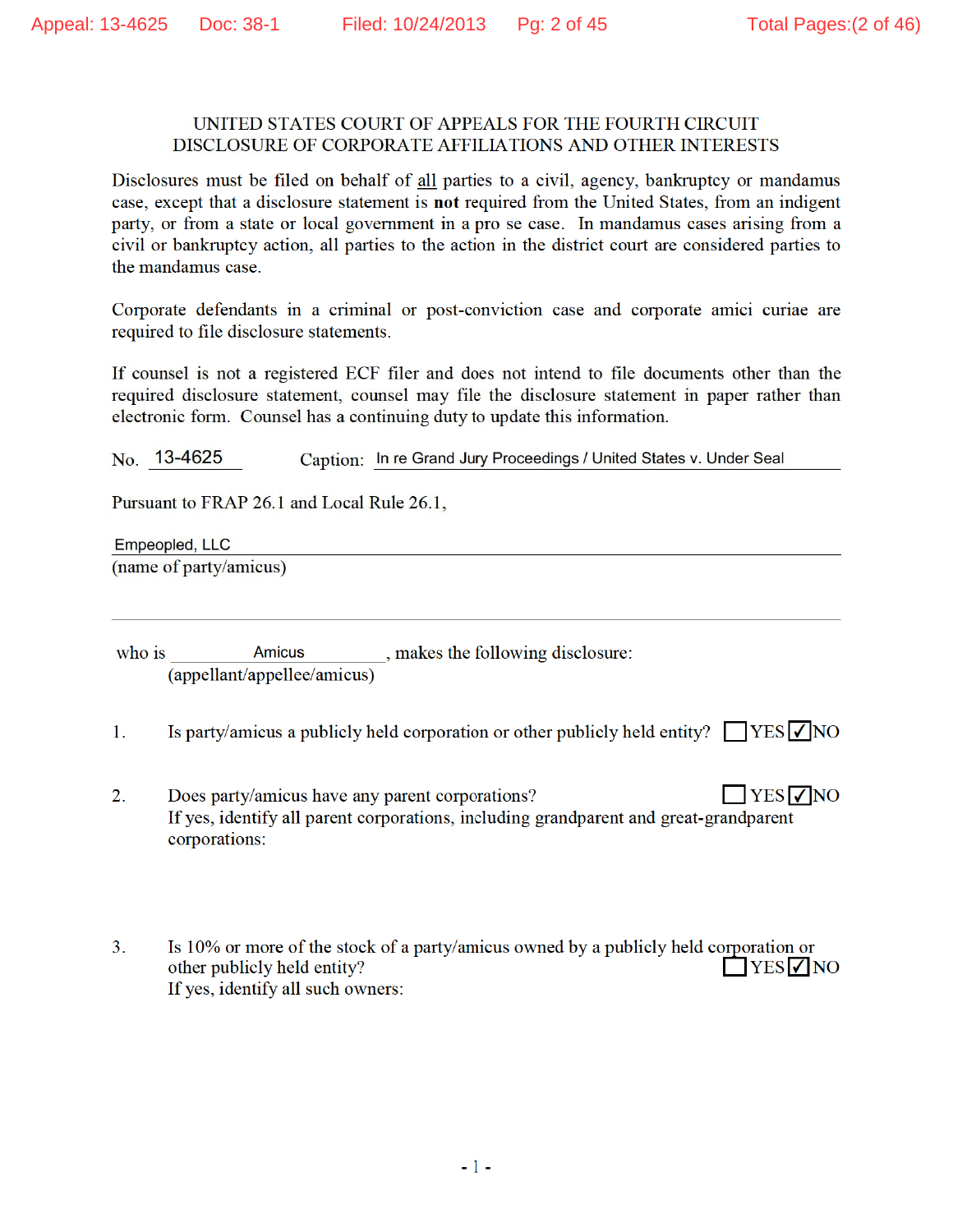- $\overline{4}$ . Is there any other publicly held corporation or other publicly held entity that has a direct financial interest in the outcome of the litigation (Local Rule 26.1(b))?  $YES$   $\overline{V}$  NO If yes, identify entity and nature of interest:
- Is party a trade association? (amici curiae do not complete this question)  $\Box$  YES  $\Box$  NO  $5<sub>1</sub>$ If yes, identify any publicly held member whose stock or equity value could be affected substantially by the outcome of the proceeding or whose claims the trade association is pursuing in a representative capacity, or state that there is no such member:
- $T$  YES  $\overline{\vee}$  NO Does this case arise out of a bankruptcy proceeding? 6. If yes, identify any trustee and the members of any creditors' committee:

Signature: S/ Mahesha Subbaraman

Date: October 24, 2013

Counsel for: Empeopled, LLC

### **CERTIFICATE OF SERVICE**

\*\*\*\*\*\*\*\*\*\*\*\*\*\*\*\*\*\*\*\*\*\*\*\*\*

I certify that on October 24, 2013 the foregoing document was served on all parties or their counsel of record through the CM/ECF system if they are registered users or, if they are not, by serving a true and correct copy at the addresses listed below:

s/ Mahesha Subbaraman (signature)

October 24, 2013  $(date)$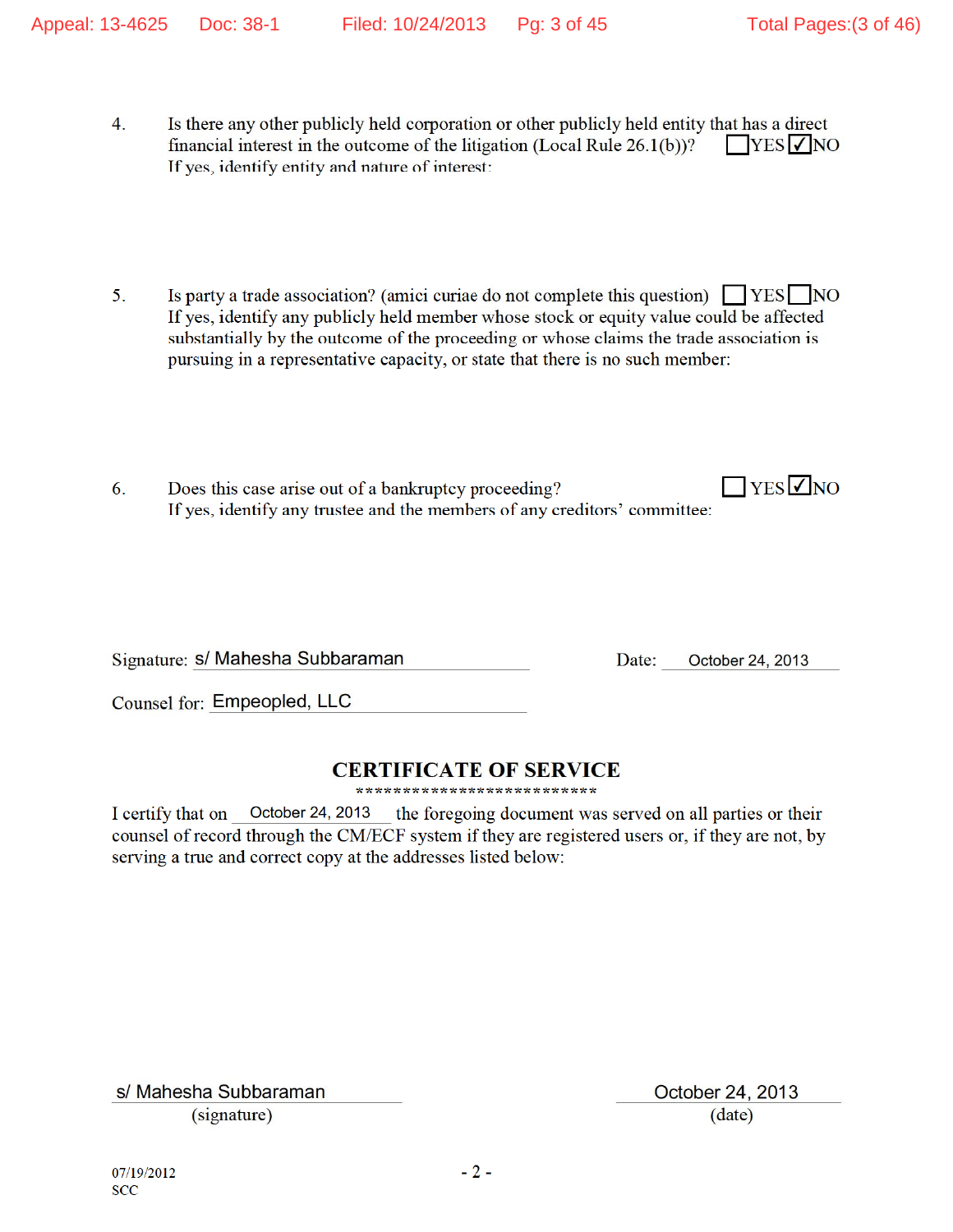# **Table of Contents**

| 1. | Political Privacy Is Vital to Democratic Self-Governance                                                     |
|----|--------------------------------------------------------------------------------------------------------------|
| 2. | Governmental Intrusions Upon Political Privacy Must                                                          |
| 3. | By Protecting Political Privacy, Online Service Providers<br>Advance Liberty and Self-Governance Worldwide15 |
| 4. | The Government's Demand for Lavabit's Keys Has<br>Chilled the Privacy Efforts of Online Service Providers 21 |
| 5. | The Government's Demand for Lavabit's Keys Thus<br>Deserves-and Cannot Survive-Strict Scrutiny24             |
|    |                                                                                                              |
|    |                                                                                                              |
|    |                                                                                                              |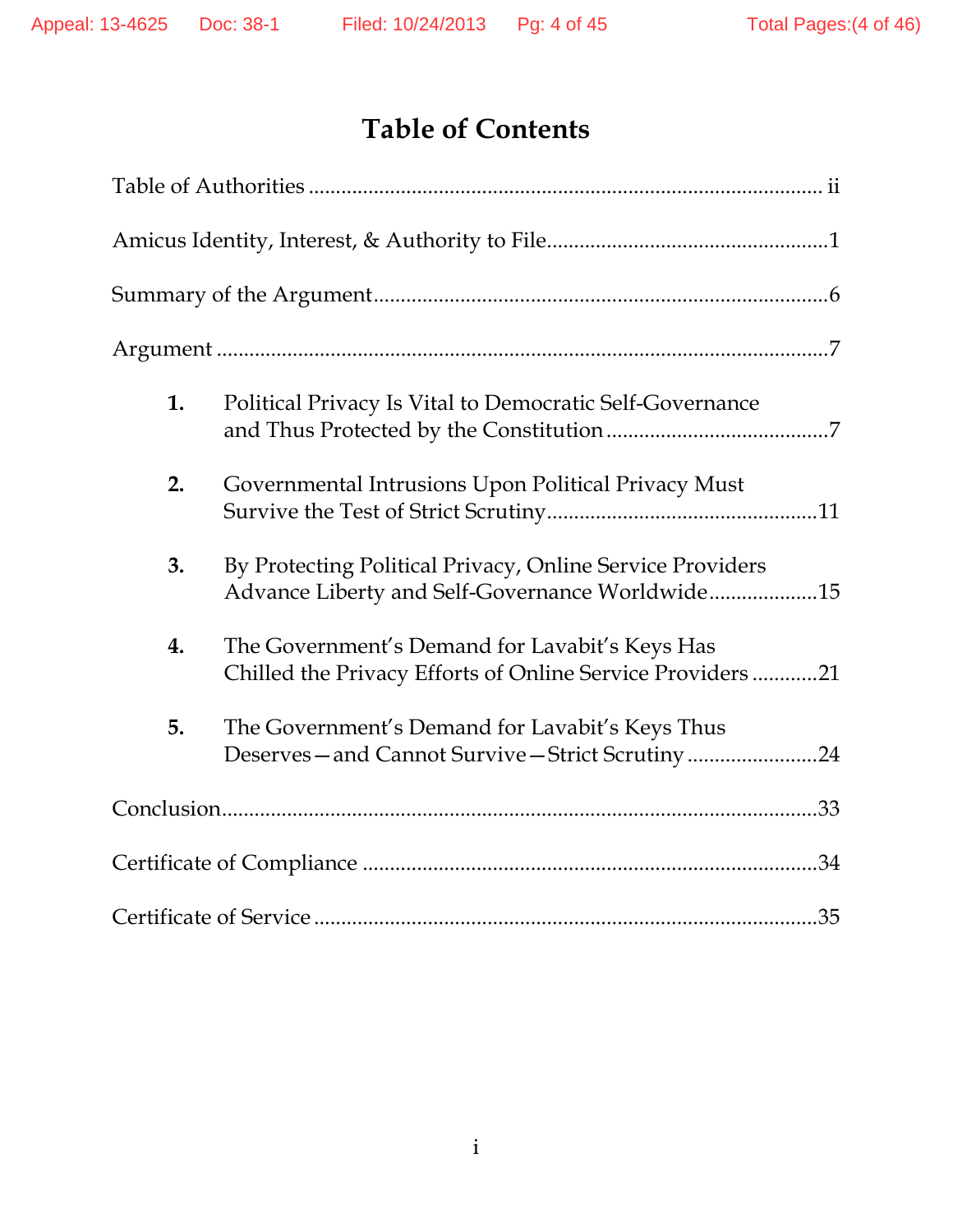## **Table of Authorities**

## **Cases**

### **Page**

| ACLU v. Reno,<br>929 F. Supp. 824 (E.D. Pa. 1996) aff'd, 521 U.S 844 (1997)3 |
|------------------------------------------------------------------------------|
| Bland v. Roberts,<br>No. 12-1671, 2013 U.S. App. LEXIS 19268                 |
| Blumenthal v. Drudge,                                                        |
| Boyd v. United States,                                                       |
| Bridges v. City of Bossier,                                                  |
| Bursey v. United States,                                                     |
| Casey v. City of Newport,                                                    |
| Citizens United v. Fed. Election Comm'n,                                     |
| Doe v. 2TheMart.com, Inc.,                                                   |
| Gibson v. Fla. Legislative Investigation Comm.,                              |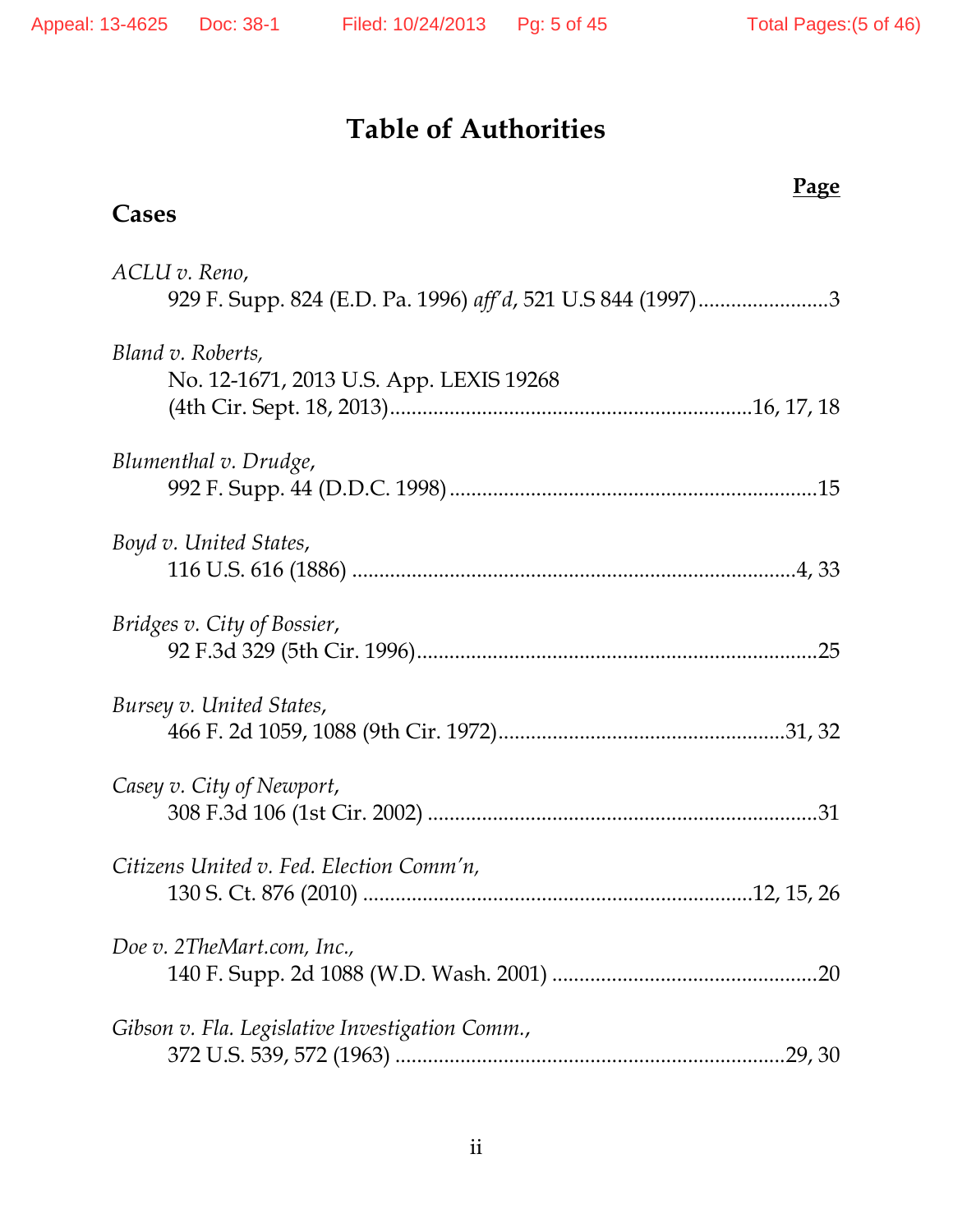## **Cases (cont'd)**

### **Page**

| Jordan v. Hutcheson,                            |
|-------------------------------------------------|
| Kamen v. Kemper Fin. Servs., Inc.,              |
| Lankford v. Gelston,                            |
| Lawrence v. Texas,                              |
| McIntyre v. Ohio Elections Comm'n,              |
| NAACP v. Alabama,                               |
| Olmstead v. United States,                      |
| Poe v. Ullman,                                  |
| Roman Catholic Archdiocese of N.Y. v. Sebelius, |
| Smith v. Ark. State Highway Emps.,              |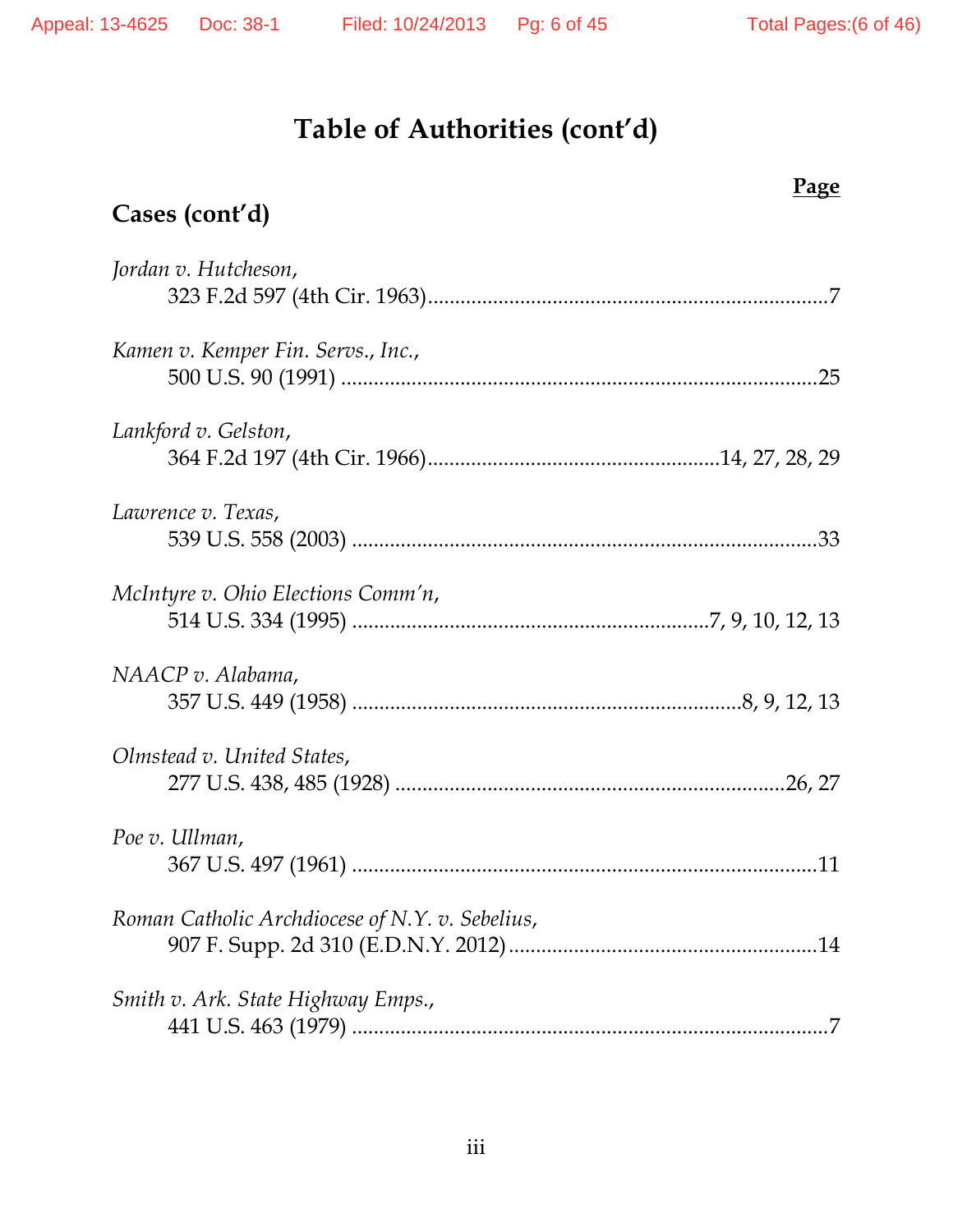# **Page Cases (cont'd)**  *Socialist Workers Party v. Hechler,*  890 F.2d 1303 (4th Cir. 1989) .......................................................... 10, 11, 13 *Sweezy v. New Hampshire*, 354 U.S. 234, 267 (1957) .................................................................... 7, 11, 30 *United States v. Carolene Prods. Co*., 304 U.S. 144 (1938) ................................................................................ 11, 12 *United States v. Kyllo*, 37 F.3d 526 (9th Cir. 1994) .......................................................................... 26 *United States v. Stevens*, 130 S. Ct. 1577 (2010) .................................................................................. 14 *United States v. Van Winrow*, 951 F.2d 1069 (9th Cir. 1991) ...................................................................... 25 *Wis. Action Coalition v. City of Kenosha*, 767 F.2d 1248 (7th Cir. 1985) ...................................................................... 31 *Zeran v. Am. Online, Inc*., 129 F. 3d 327 (4th Cir. 1997) ....................................................................... 15

### **Other Authorities**

*About empeopled,* EMPEOPLED, http://beta.empeopled.com/about ................. 1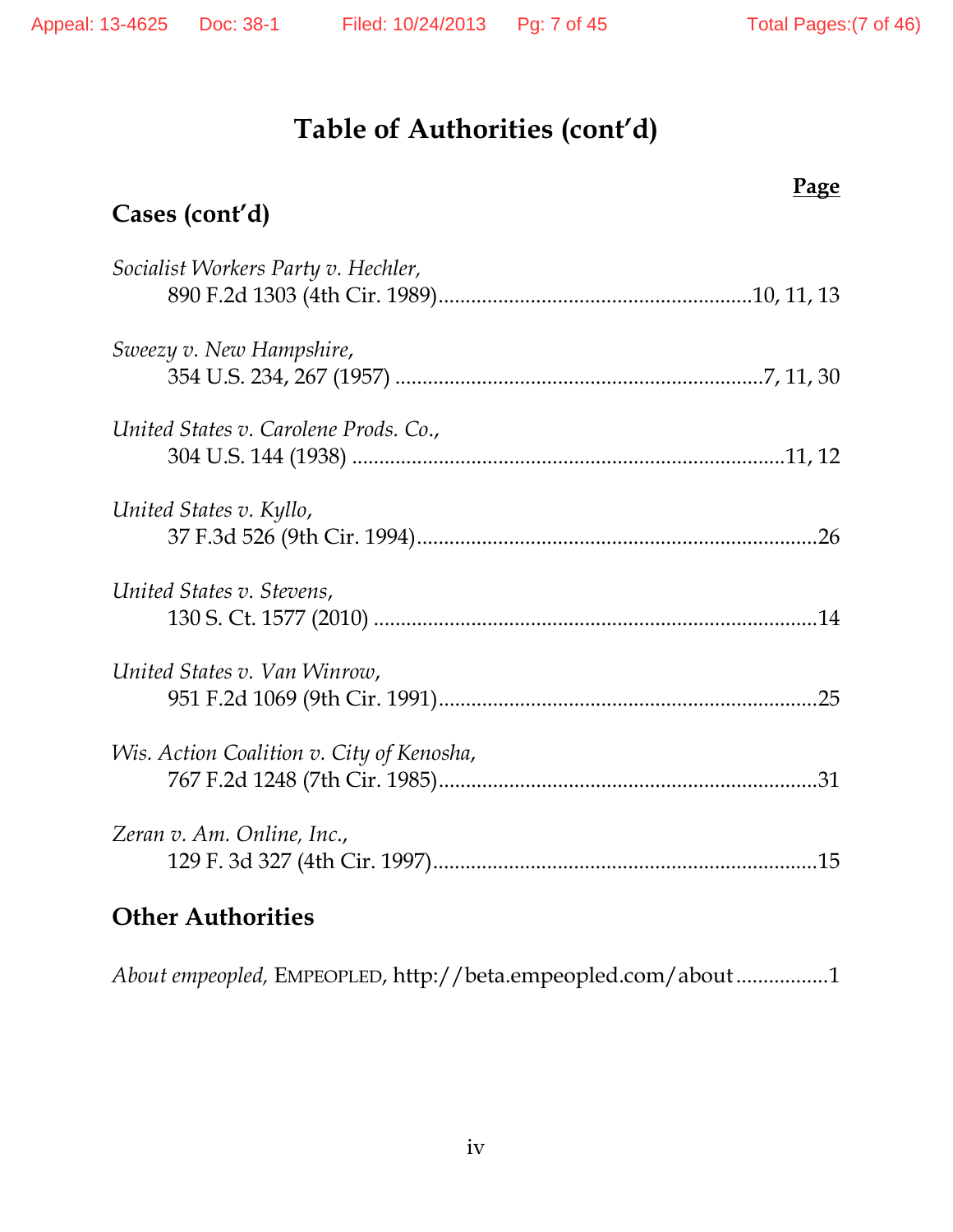#### **Page**

## **Other Authorities (cont'd)**

| Amy Davidson, Introducing Strongbox, THE NEW YORKER, May 15,<br>2013, http://www.newyorker.com/online/blogs/closeread/<br>2013/05/introducing-strongbox-anonymous-document-                                                                  | 20  |
|----------------------------------------------------------------------------------------------------------------------------------------------------------------------------------------------------------------------------------------------|-----|
| Anjali Mullany, Privacy for the People: Wall Street Protesters Use<br>Social Media App Vibe to Communicate Anonymously, N.Y.<br>DAILY NEWS, Sept. 28, 2011, http://www.nydailynews.com/<br>news/wall-street-protesters-app-communicate-      | 20  |
| Bill Chappell, Citing Privacy Worries, Tech & Legal Site Groklaw<br>Shuts Down, NAT'L PUB. RADIO (NPR) TWO-WAY BLOG (Aug.<br>20, 2013, 1:16 PM) http://www.npr.org/blogs/thetwo-<br>way/2013/08/20/213828634/citing-privacy-worries-tech-    |     |
| Ian Paul, U.S. VPN Provider Shuts Consumer Service In Response to<br>Lavabit Case, PC WORLD, Oct. 22, 2013, http://www.pcworld.<br>com/article/2056554/u-s-vpn-provider-shuts-consumer-                                                      | .23 |
| INT'L TELECOMM. UNION, THE WORLD IN 2013: ICT FACTS & FIGURES<br>(2013), http://www.itu.int/en/ITU-D/Statistics/Documents                                                                                                                    | .15 |
| Jennifer O'Mahony, Turkey Protests: How Activists Stay One Step<br>Ahead with Social Media, TELEGRAPH (U.K.), June 4, 2013,<br>http://www.telegraph.co.uk/technology/internet-<br>security/10098353/Turkey-protests-how-activi sts-stay-one- | 20  |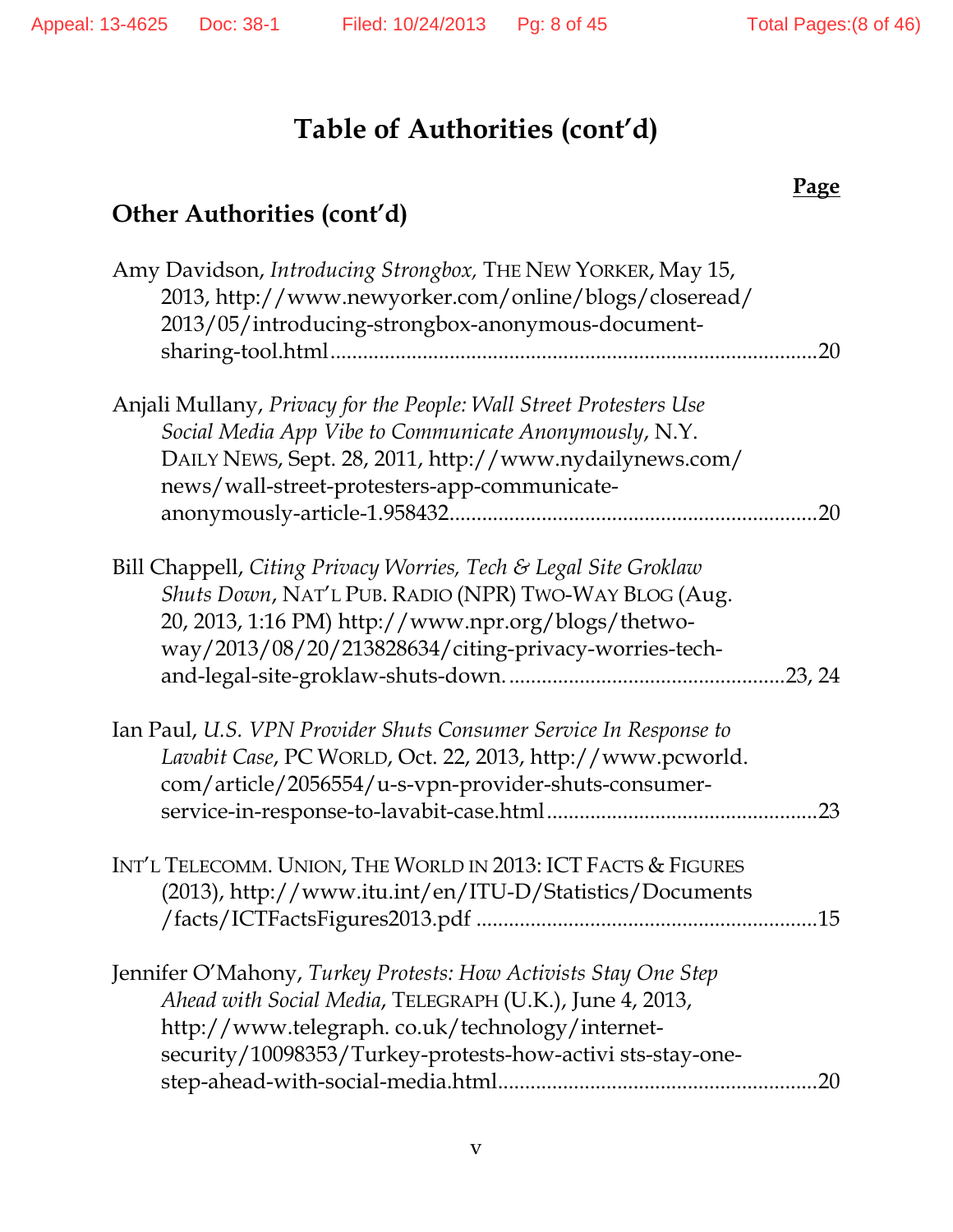#### **Page**

# **Other Authorities (cont'd)**

| Jennifer Preston, Seeking to Disrupt Protesters, Syria Cracks Down on |     |
|-----------------------------------------------------------------------|-----|
| Social Media, N.Y. TIMES, May 22, 2011, http://www.nytimes.           |     |
| com/2011/05/23/world/middleeast/23facebook.html18                     |     |
| Jennifer Preston, YouTube Offers a Way to Blur Faces, Protecting      |     |
| Identities in Videos, N.Y. TIMES MEDIA DECODER BLOG (July 18,         |     |
| 2012, 7:07 PM) http://mediadecoder.blogs.nytimes.com/                 |     |
| 2012/07/18/youtube-offers-a-way-to-blur-faces-protecting-             |     |
|                                                                       | .19 |
| Jon Callas, To Our Customers, SILENT CIRCLE BLOG (Aug. 9, 2013),      |     |
| http://silentcircle.wordpress.com/2013/08/09/to-our-                  |     |
|                                                                       | 22  |
| Josh Chin, China Tightens Grip on Social Media, WALL ST. J., Sept. 9, |     |
| 2013, http://online.wsj.com/news/articles/SB10001424127               |     |
|                                                                       | .18 |
| Kerry McQueeney, Iran's Government Accused of Controlling Internet    |     |
| Access As It Prepares to Switch Citizens' Networks to 'Improve        |     |
| Security', U.K. DAILY MAIL ONLINE, Sept. 24, 2012,                    |     |
| http://www.dailymail.co.uk/news/article-2207902/Iran-                 |     |
| internet-censorship-Government-accused-restricting-citizens-          |     |
|                                                                       | .16 |
| Pamela Jones, Forced Exposure, GROKLAW (Aug. 20, 2013, 2:40 AM),      |     |
| http://groklaw.net/article.php?story=20130818120421175                | 24  |
|                                                                       |     |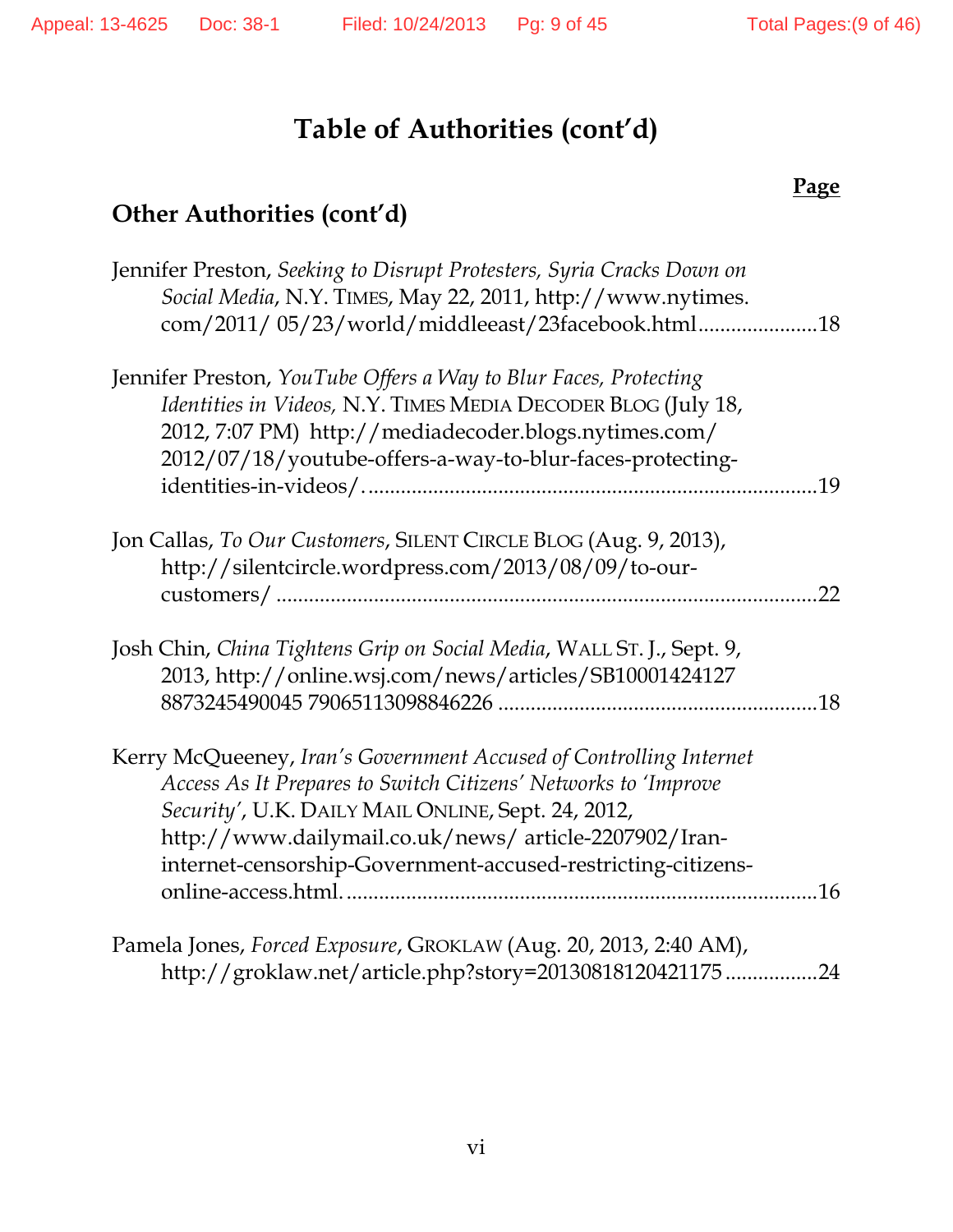### **Page**

## **Other Authorities (cont'd)**

| Press Release, Empeopled, empeopled Launches Social Platform to<br>Bring Better Conversation and Content Curation to the |
|--------------------------------------------------------------------------------------------------------------------------|
| Internet (Oct. 17, 2013), http://prweb.com/releases/2013/                                                                |
|                                                                                                                          |
| Ronald D. Rotunda, Original Intent, the View of the Framers, and the                                                     |
|                                                                                                                          |
| Ryan Gallagher, The Threat of Silence, SLATE, Feb. 4, 2013,                                                              |
| http://www.slate.com/articles/technology/future_tense/<br>2013/02/silent_circle_s_latest_app_democratizes_encryption     |
| 22                                                                                                                       |
| Tanja Aitamurto & Hanna Sistek, How Social Media is Keeping the                                                          |
| Egyptian Revolution Alive, PUB. BROAD. SERV. (PBS) MEDIASHIFT                                                            |
| BLOG, (Sept. 13, 2011) http://www.pbs.org/mediashift/<br>2011/09/how-social-media-is-keeping-the-egyptian-               |
| .16                                                                                                                      |
| TECHWEEK, http://techweek.com (last visited Oct. 19, 2013)<br>$\cdot$ 2                                                  |
| 2013 Nominees, CHICAGO INNOVATION AWARDS, http://chicago                                                                 |
| innovationawards.com/nominations/nominate-now/2                                                                          |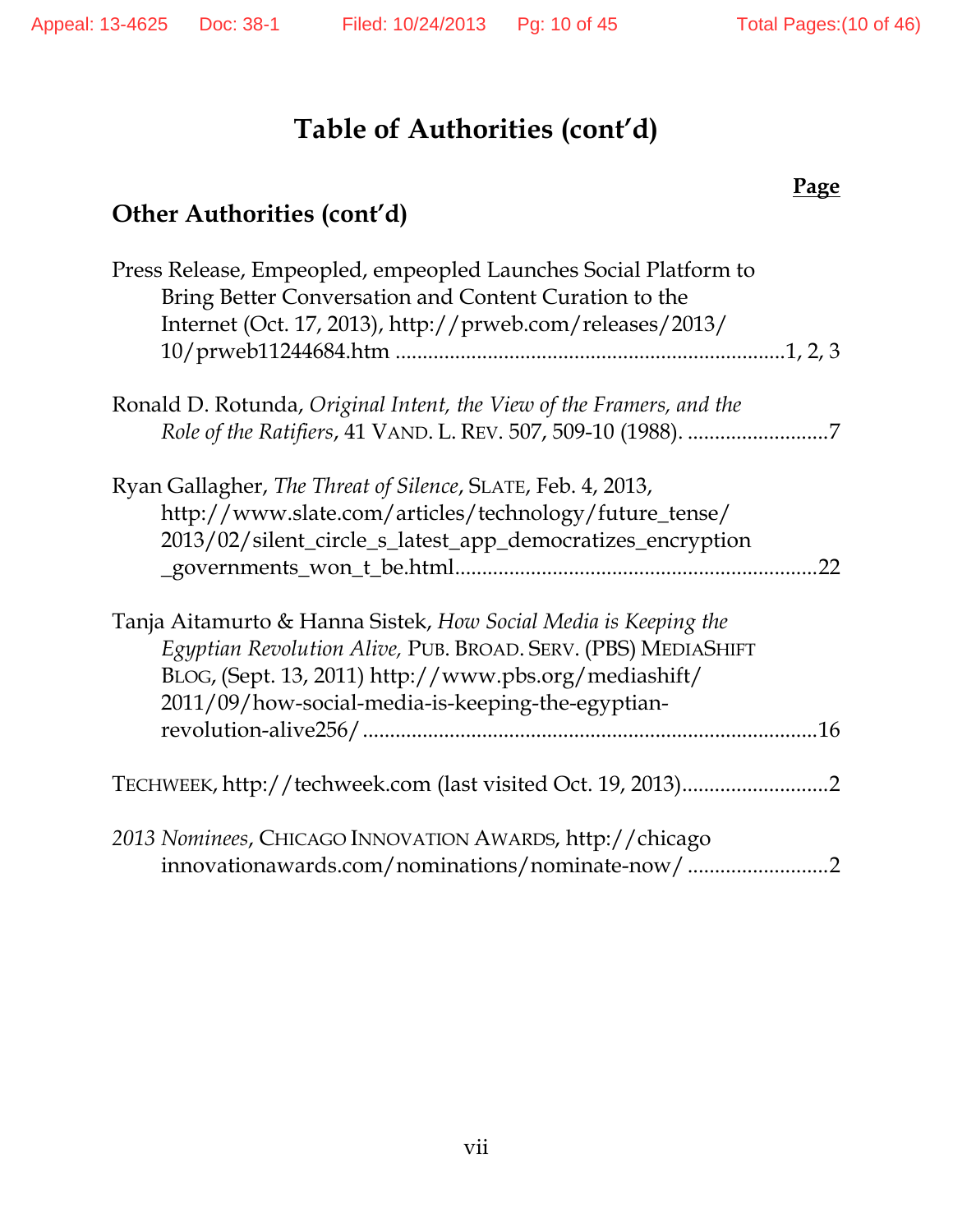### **Amicus Identity, Interest, and Authority to File**

### **1. Identity of Empeopled**

Empeopled, LLC ("Amicus") is an early-stage startup company dedicated to advancing democratic self-governance through social media. Empeopled provides a virtual conversation platform that enables people across the world to discover each other, organize democratically, and then dynamically decide their own future.1 This platform is now open to the public and may be accessed online at **beta**.empeopled.com.

Empeopled was founded in 2012 by Aris Michalopoulos and William Howe. A graduate of the University of Chicago, Aris left a successful career in finance to help found Empeopled. The company's vision is reflected its motto, "Better Conversation for a Better World,"2 which ultimately speaks to what the Internet both can and does make possible.

Empeopled launched its online platform in April 2013.3 Since then, more than 1,000 users have joined Empeopled, creating and contributing to

1 *See* Press Release, Empeopled, empeopled Launches Social Platform to Bring Better Conversation and Content Curation to the Internet (Oct. 17, 2013), http://prweb.com/releases/2013/10/prweb11244684.htm.

2 *About empeopled,* EMPEOPLED, http://beta.empeopled.com/about.

 $\overline{a}$ 

<sup>3</sup> *See* Press Release, *supra* note 1.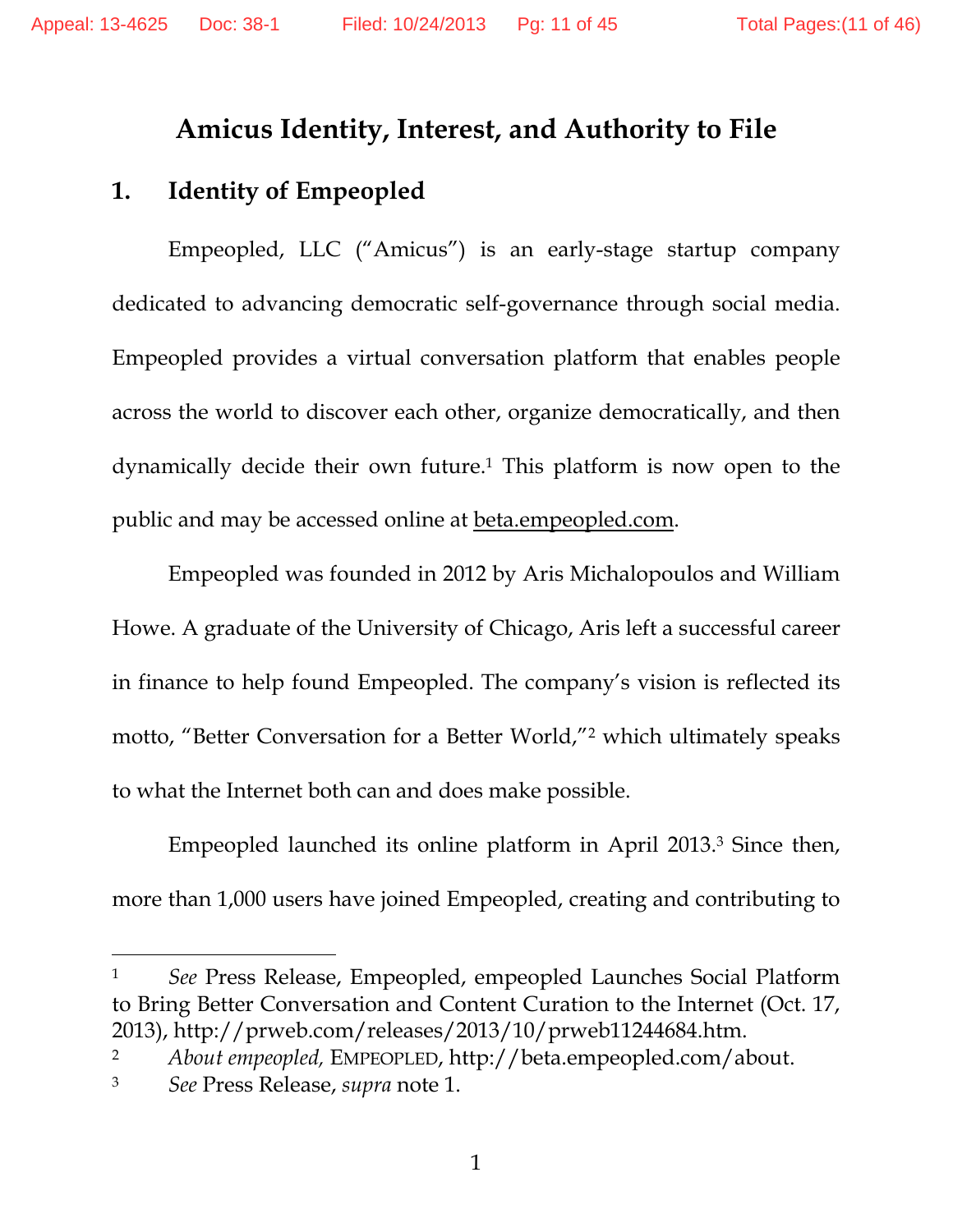dozens of topical communities like "Tech World" and "The Human Rights Society."4 These users participate in these topical communities via written posts and comments.5 Users then award points to each other's written contributions to the extent they enrich the community as a whole. Finally, users employ crowd-voting to decide community rules and elect leaders to enforce these rules.<sup>6</sup> "This means that the community can administer and govern itself to ensure high-quality, orderly conversation."7

Empeopled thus constitutes "a long-term experiment to see what can be achieved when social media merges with self-governance."8 As such, it was a nominee for a 2013 Chicago Innovation Award and recently was an exhibitor at the 2013 Techweek Chicago Launch Exposition.<sup>9</sup>

### **2. Interest of Empeopled**

Empeopled is interested in this case because of what it means for the future of free expression on the Internet and the kind of democratic

 $\overline{a}$ 

<sup>4</sup> *See id.* 

<sup>5</sup> *See id.* 

<sup>6</sup> *See id.* 

<sup>7</sup> *See id.* 

<sup>8</sup> *Id.* (quoting Empeopled co-founder Aris Michalopoulos).

<sup>9</sup> *See 2013 Nominees*, CHICAGO INNOVATION AWARDS, http://chicago innovationawards.com/nominations/nominate-now/ (last visited Oct. 19, 2013); TECHWEEK, http://techweek.com (last visited Oct. 19, 2013).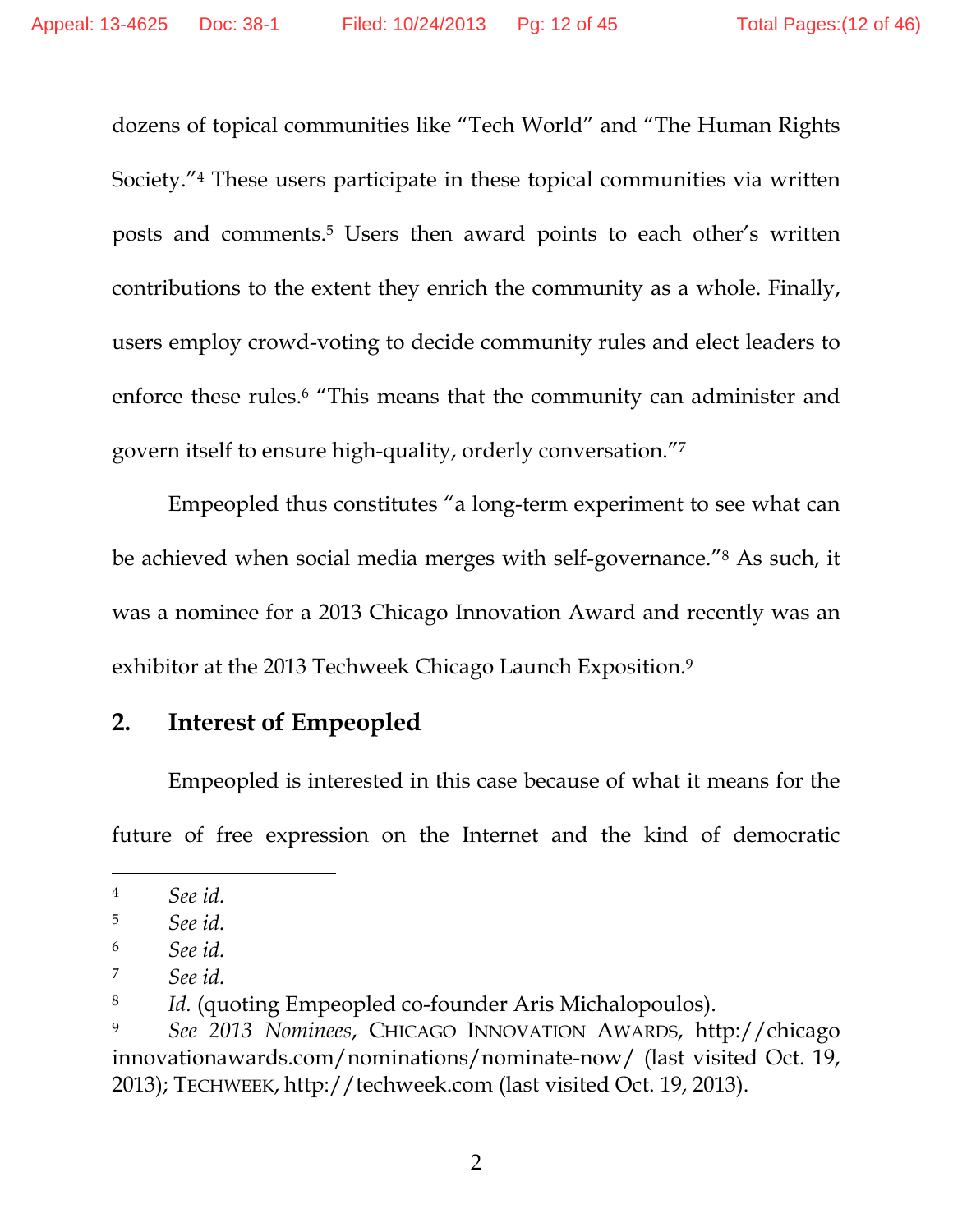initiative and civic participation that Empeopled hopes to foster among its users. As Empeopled co-founder Aris Michalopoulos explains: "I imagine Empeopled one day becoming a platform for charitable causes, grass-roots lobbyist groups and maybe even virtual political parties."10

 Empeopled's chances of achieving this goal, however, depend on its ability to innovate and provide its users with new ways to empower both themselves and each other. In this regard, Empeopled believes that just as private membership lists and a secret ballot are vital to civic participation in a democratic society, so too are the privacy-protecting measures that are employed by online service providers worldwide in order to encourage free speech and association among their users on the Internet.

 That is why the outcome of this appeal matters to Empeopled. At stake in this appeal are the future of the Internet, and the freedom of online service providers like Empeopled to meet both the privacy and free speech needs of their users worldwide. In this regard, "[a]s the most participatory form of mass speech yet developed, the Internet deserves the highest protection from governmental intrusion." *ACLU v. Reno*, 929 F. Supp. 824,

<sup>10</sup> Press Release, *supra* note 1 (quoting Aris Michalopoulos).

 $\overline{a}$ 

3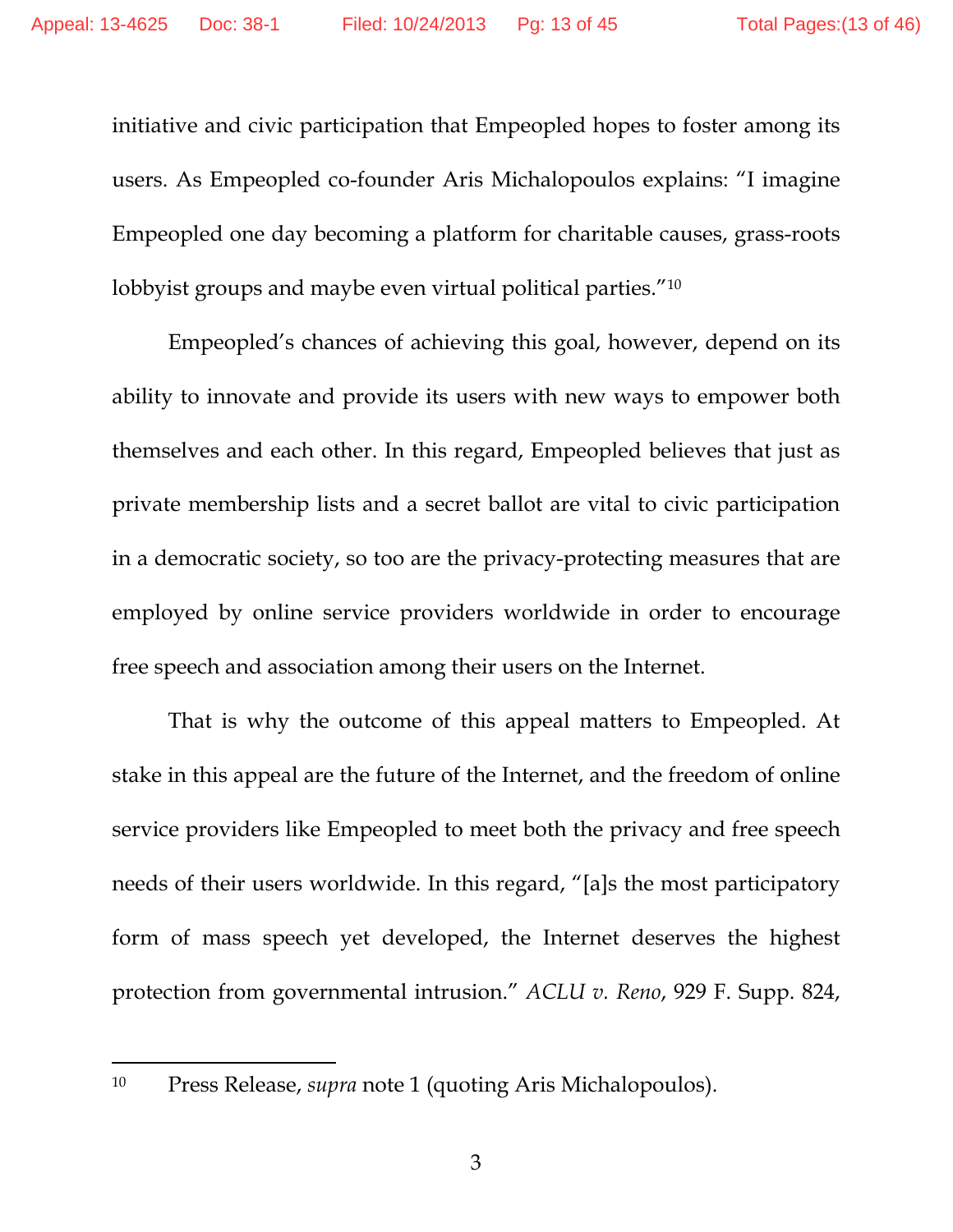883 (E.D. Pa. 1996) (Dalzell, J., concurring), *aff'd*, 521 U.S 844 (1997). And yet, because of the Government's actions in this case, over 400,000 users of Lavabit's e-mail service have lost an important, secure, and fundamentally private means of speaking to each other and the rest of the world.

 That loss means a great deal for people worldwide who seek to share their political beliefs and form grassroots organizations but cannot do so or fear doing so—absent the political privacy that online service providers afford. In turn, online service providers like Empeopled have a significant interest in protecting the political privacy of their users given the kinds of conversations and collaboration that such privacy enables. For this reason, the cost of a ruling against Lavabit in this case would be immeasurable, sending a clear—and chilling—message to online service providers about how much they should value the political privacy of their users.

 Empeopled thus respectfully submits this *amicus* brief to assist this Court in its duty "to be watchful for the constitutional rights of the citizen, and against any stealthy encroachments thereon." *Boyd v. United States*, 116 U.S. 616, 635 (1886). In doing so, Empeopled hopes this Court will give serious consideration to what this case means for online service providers and the millions of people they empower across the globe.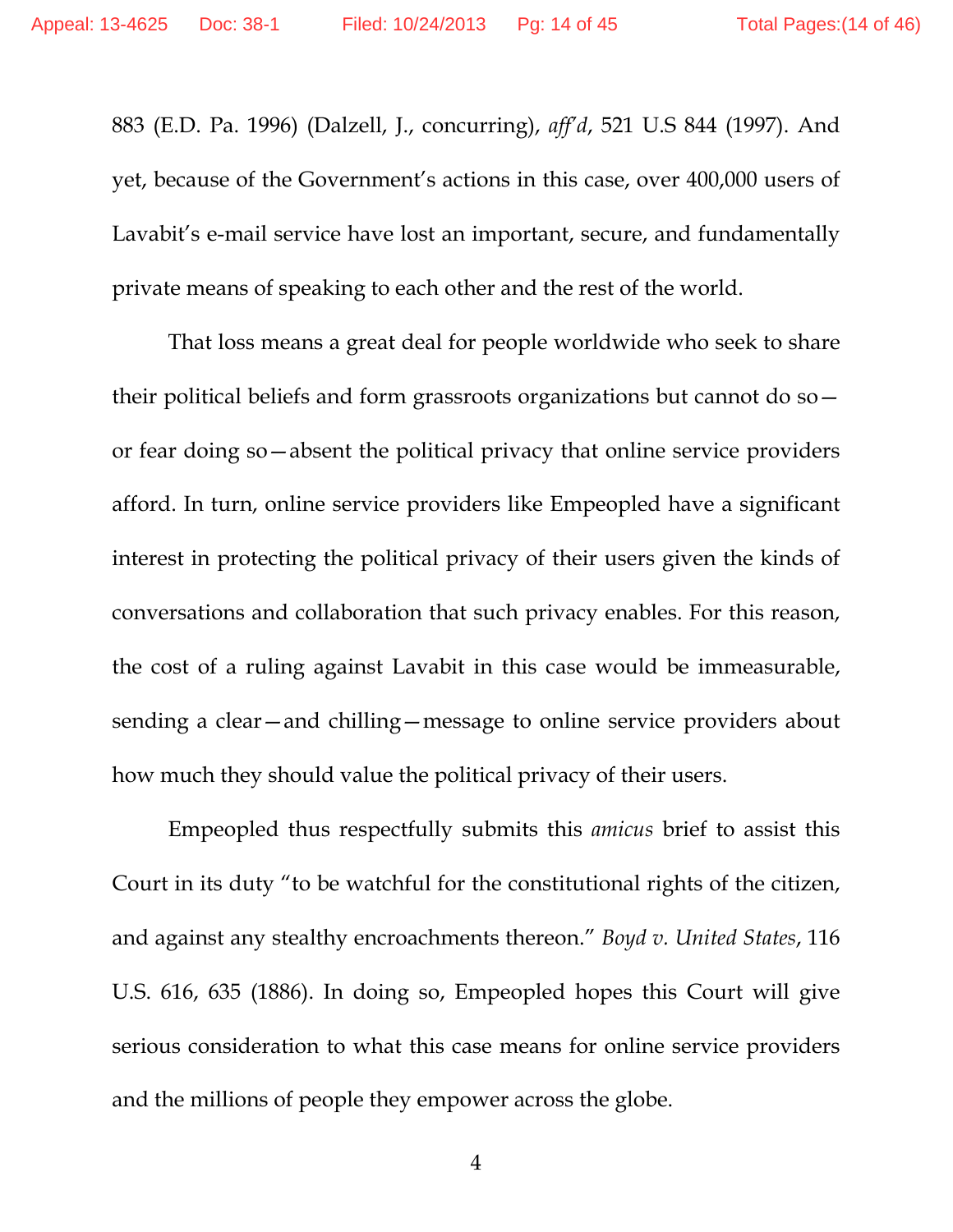.

### **3. Authority of Empeopled to File**

Empeopled files this *amicus* brief under Fed. R. App. P. 29(a), having received the consent of all the parties in this case. Moreover, per Fed. R. App. P. 29(c)(5), Empeopled states that no party, nor counsel for any party, in this case: (1) wrote this brief in part or in whole; or (2) contributed money meant to fund the preparation or submission of this brief. Only Empeopled, including its members and counsel, has contributed money meant to fund the preparation and submission of this brief.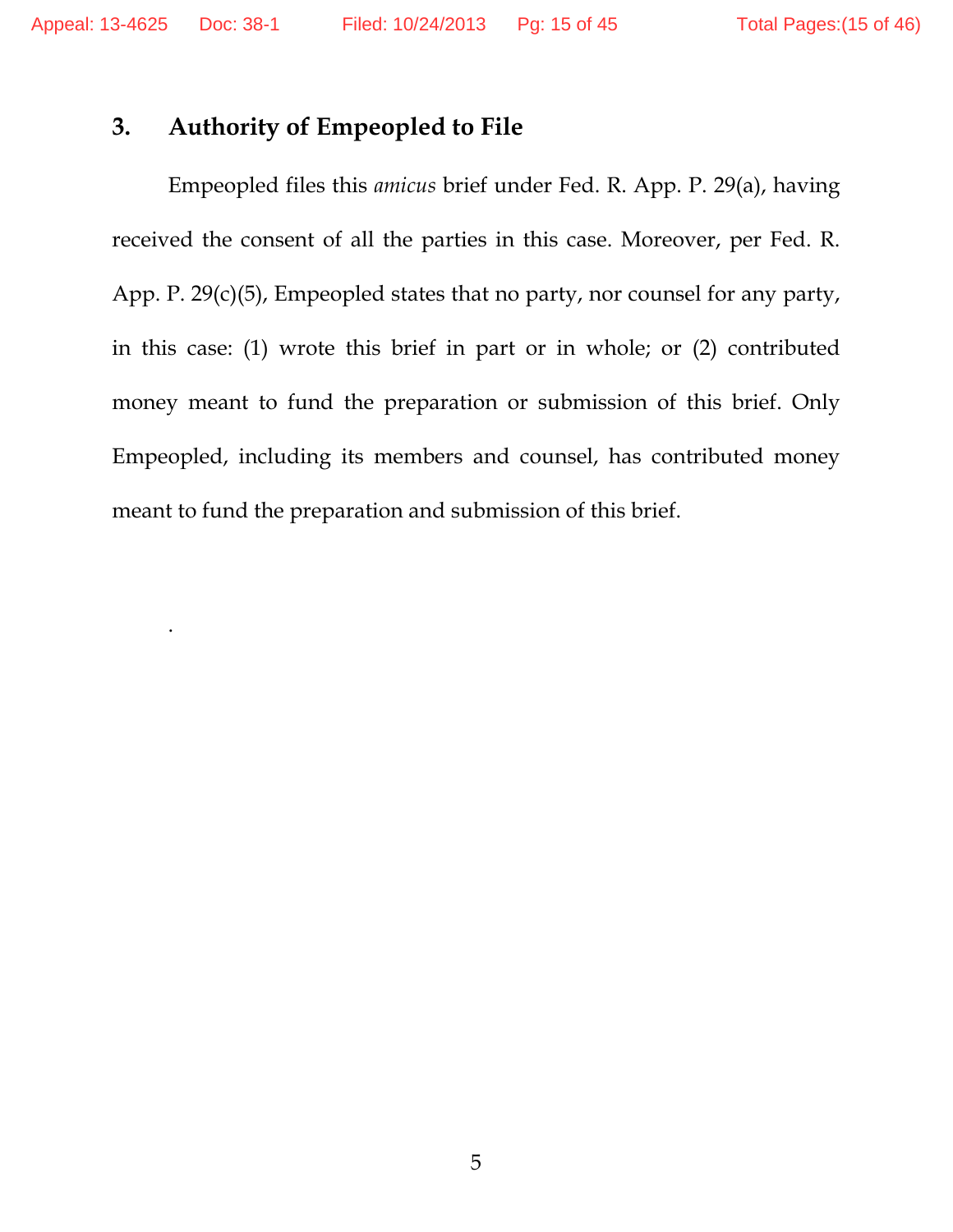## **Summary of the Argument**

The Government's seizure of Appellant's private encryption keys is a matter of exceptional importance to online service providers. The chilling effect of this seizure has forced such providers to reexamine their ability and willingness to protect the political privacy of their users—users who depend on this privacy to speak freely, advocate their political beliefs, and organize democratically, all through the Internet.

 Accordingly, this Court should apply strict scrutiny in considering whether the Government's demand for Appellant's private encryption keys was proper in this case. Such exacting judicial review is warranted given the fundamental political rights this case implicates, and the chilling effect of the Government's demand. Because of this demand, the privacy of over 400,000 users of Appellant's e-mail service was threatened in an effort by the Government to obtain evidence on just one of these users.

 This should lead the Court to find as a matter of strict scrutiny that: (1) the Government's investigative interest was not a compelling basis to seize Appellant's keys; and (2) this seizure was not, in any event, narrowly tailored to meet this investigative interest. The judgments of the court below allowing this seizure should thus be reversed in their entirety.

6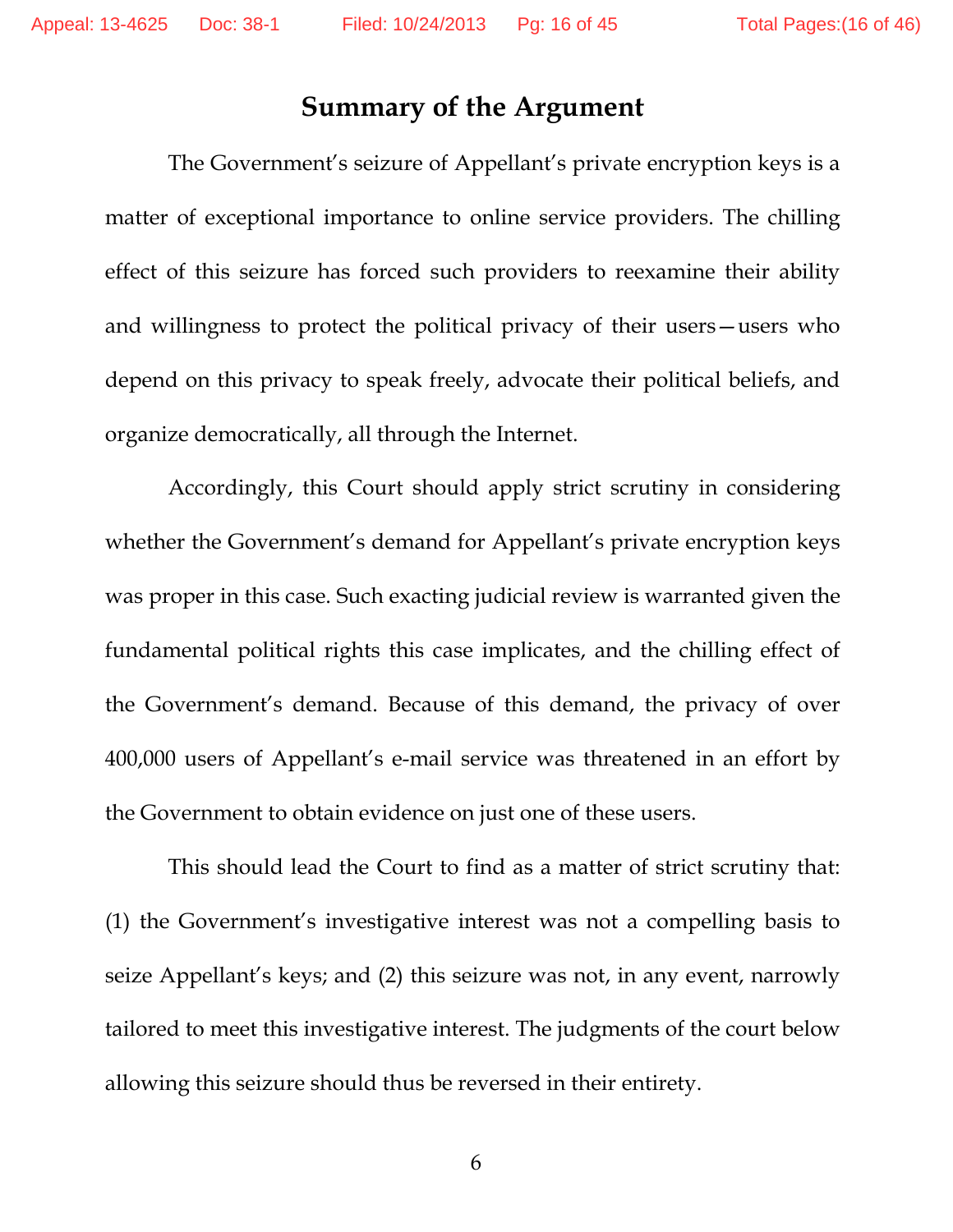$\overline{a}$ 

#### **Argument**

## **1. Political Privacy Is Vital to Democratic Self-Governance and Thus Protected by the Constitution.**

"The First Amendment protects the right of an individual to speak freely, to advocate ideas, to associate with others, and to petition his government for redress of grievances." *Smith v. Ark. State Highway Emps.*, 441 U.S. 463, 464 (1979). But it is "the right of a citizen to political privacy, as protected by the Fourteenth Amendment" that unlocks the door to these First Amendment rights, helping to ensure that everyone gets to participate in deciding our nation's future—minorities and dissidents included. *Sweezy v. New Hampshire*, 354 U.S. 234, 267 (1957) (Frankfurter, J., concurring); *see also Jordan v. Hutcheson*, 323 F.2d 597, 600 & n.4 (4th Cir. 1963) (quoting this language from Justice Frankfurter's *Sweezy* concurrence).

The Framers understood this as they drafted the Constitution *in secret*  over the summer of 1787,11 and then *privately* collaborated with each other to publish *anonymous* editorials arguing over whether the States should adopt the Constitution. *See McIntyre v. Ohio Elections Comm'n*, 514 U.S. 334,

<sup>11</sup> *See* Ronald D. Rotunda, *Original Intent, the View of the Framers, and the Role of the Ratifiers*, 41 VAND. L. REV. 507, 509-10 (1988).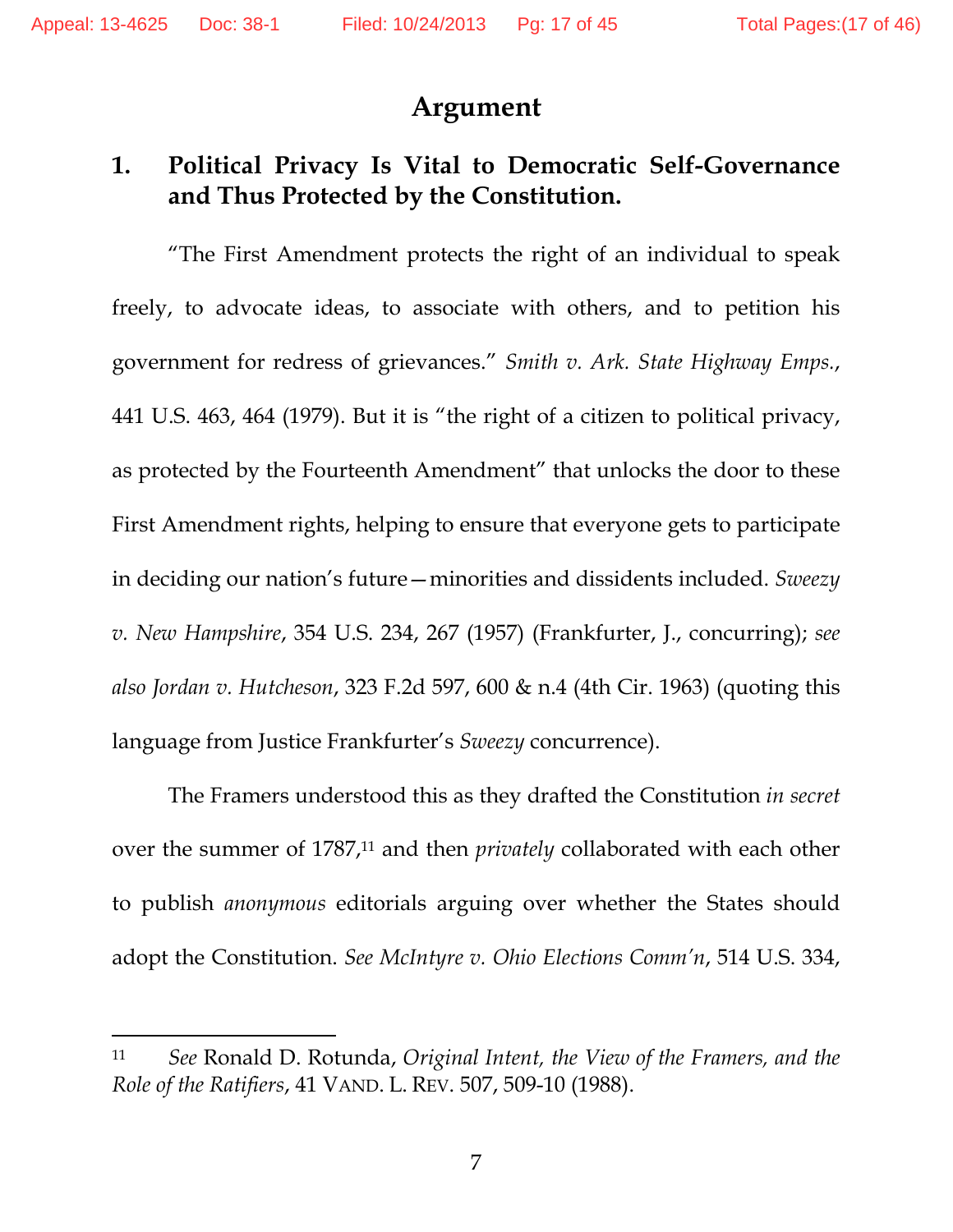360–67 (1995) (Thomas, J., concurring). And in the 226 years since then, federal courts have defended political privacy from government intrusion, especially in matters of association, speech, and the right to vote.

*Free Association.* Consider the Supreme Court's essential defense of political privacy during the midst of the Civil Rights Movement in *NAACP v. Alabama*, 357 U.S. 449 (1958). At issue in *NAACP* was a "judgment of contempt" against the NAACP for refusing "to comply fully with a court order requiring in part the production of membership lists." *Id.* at 451. Alabama argued it needed the lists to prove that the NAACP's activities in Alabama violated Alabama's business registration laws. *See id.* at 464. Alabama further argued that any chilling effect that might result from its obtaining the lists should be disregarded since it "follow[ed] not from state action but from private community pressures." *Id.* at 463.

A unanimous Supreme Court, however, rejected this view, finding instead that "[i]n the domain of … indispensable liberties, whether of speech, press, or association … abridgment of such rights, even though unintended, may inevitably follow from varied forms of governmental action." *Id.* at 461. The Court consequently refused to let Alabama seize the NAACP's membership lists given "the vital relationship between freedom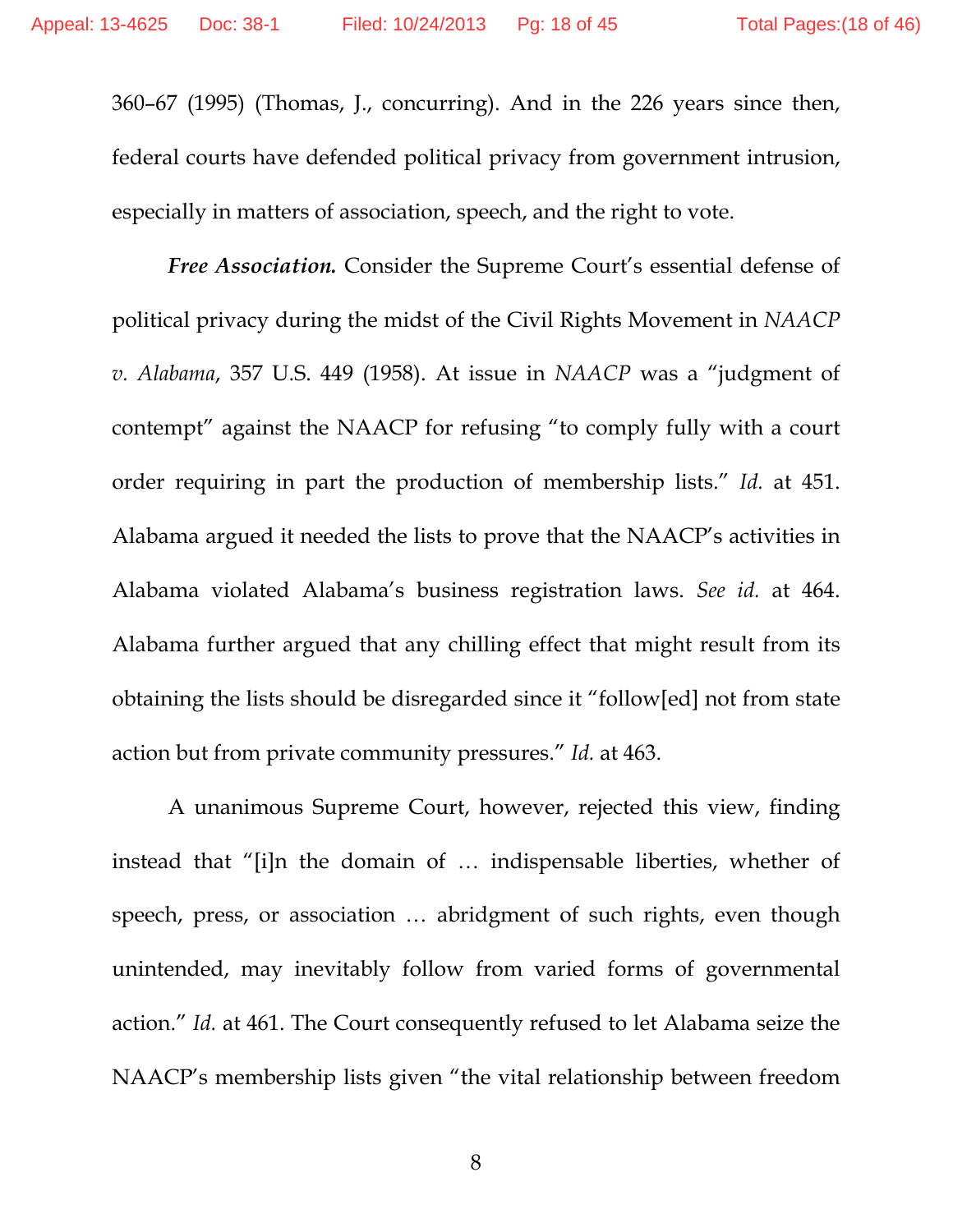to associate and privacy in one's associations" and "the deterrent effect on the free enjoyment of the right to associate which disclosure of [the NAACP] membership lists is likely to have." *Id.* at 462, 466.

*Free Expression.* Another key defense of political privacy is present in *McIntyre v. Ohio Elections Commission,* 514 U.S. 334 (1995). After Margaret McIntyre distributed political leaflets opposing a school levy near a public meeting—leaflets that were not "false, misleading, or libelous"—she was convicted of violating Ohio election law. *See id.* at 337-38. Her crime? Deciding to publish many of the leaflets without putting her name on them. *See id.* at 338. Subsequently, on appeal, Ohio argued that the election law at issue was "a reasonable regulation of the electoral process" that was needed to "prevent[] fraudulent and libelous statements" and "provid[e] the electorate with relevant information." *Id.* at 341, 348.

The Supreme Court took a different view: "Under our Constitution, anonymous pamphleteering is not a pernicious, fraudulent practice, but an honorable tradition of advocacy and of dissent." *Id.* at 357. The Court thereby affirmed how political privacy and self-governance work hand in hand: "Anonymity is a shield from the tyranny of the majority. It thus exemplifies the purpose behind the Bill of Rights … to protect unpopular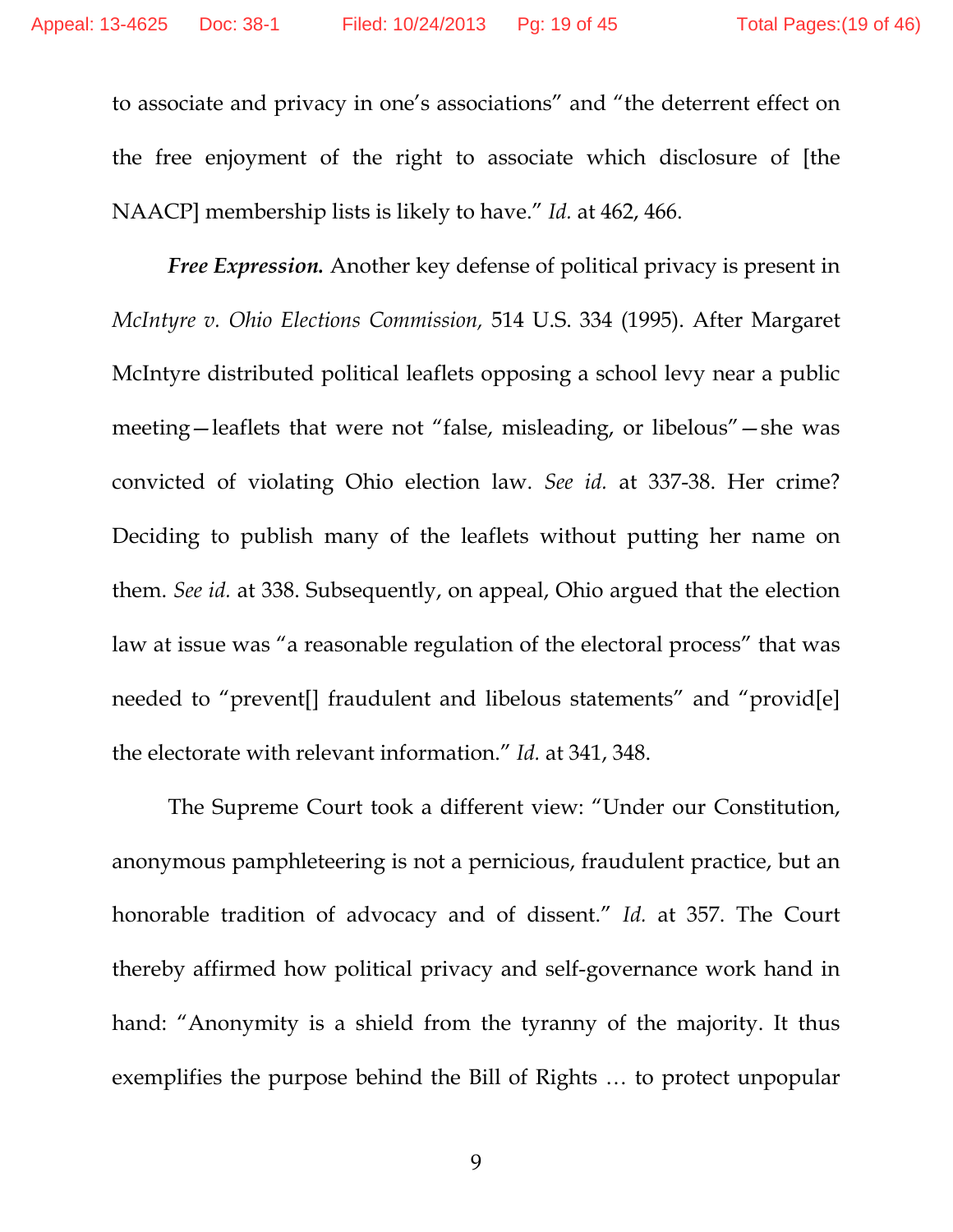individuals from retaliation…." *Id.* In turn, the Court observed that while such anonymity may be abused, still, "our society accords greater weight to the value of free speech than to the dangers of its misuse." *Id.* 

*Right to Vote.* The Supreme Court has described the "secret ballot" as "the hard-won right to vote one's conscience without fear of retaliation." *McIntyre*, 514 U.S. at 344. Accordingly, this Court's decision in *Socialist Workers Party v. Hechler,* 890 F.2d 1303 (4th Cir. 1989) defended both this right and the essential way in which this right connects political privacy with self-governance. At issue in *Hechler* was a constitutional challenge to various West Virginia election laws, including a law that required persons signing minor-party-candidate nomination petitions to also declare their "desire to vote" for the candidate named in the petition. *See id.* at 1304. West Virginia argued this law "protect[ed] the voter ... from inadvertently signing his primary nomination vote away." *Id.* at 1310.

This Court noted, however, the real effect of this law: to "discourage people from joining unpopular or controversial parties or causes." *Id.* at 1309. For this reason, this Court emphasized that "the important thing is what the *voter* thinks" — and, from this perspective, the need of every voter to keep his or her vote private was clear. *Id.* at 1310. The law at issue thus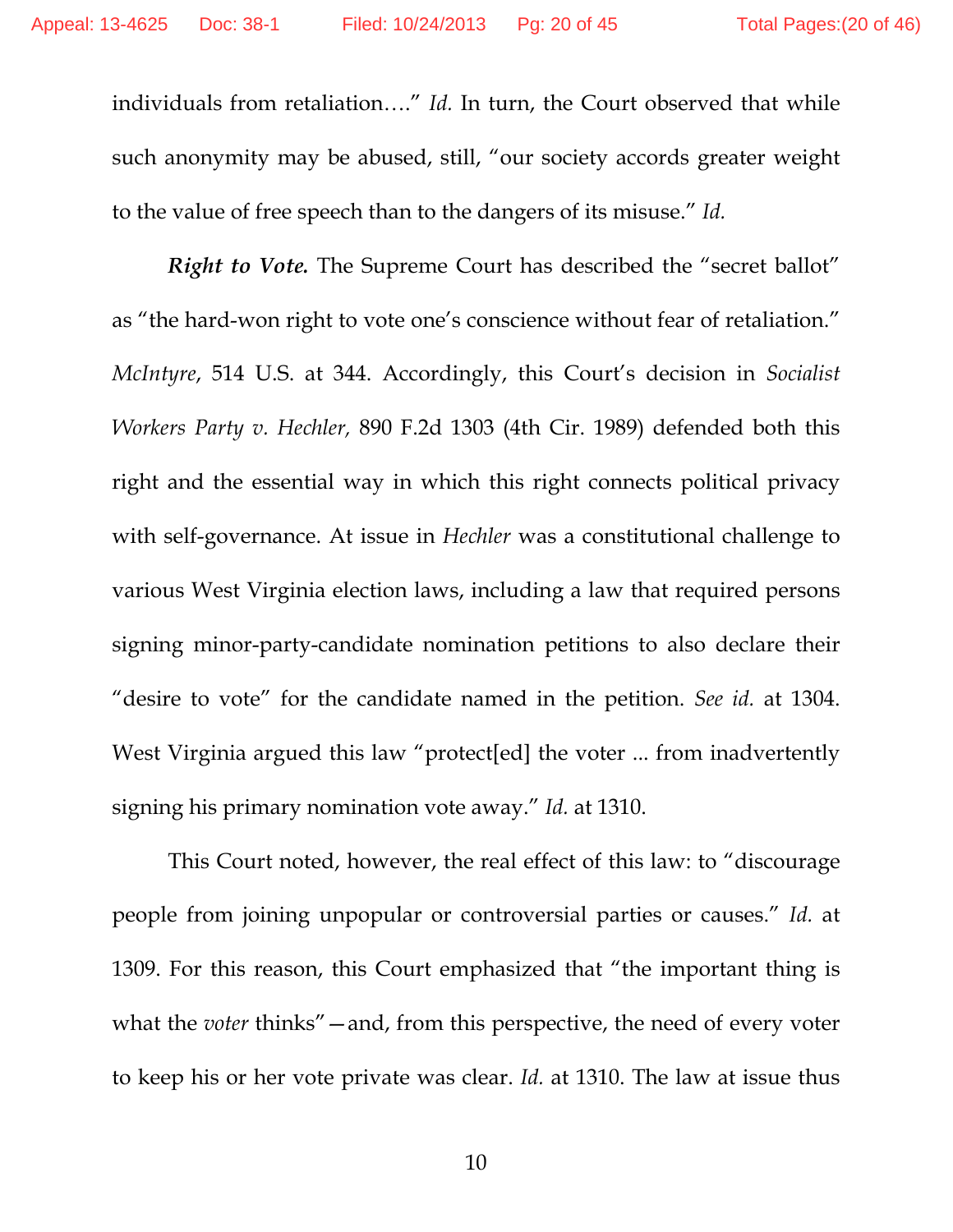could not pass muster, as it "discourage[d] citizens from participation in the electoral process simply because they do not wish people to know how they will vote." *Id.* at 1309 (quotation and citation omitted).

Private membership lists. Anonymous political speech. Secret ballots. These are "not a series of isolated points pricked out" by the Constitution. *Poe v. Ullman*, 367 U.S. 497, 543 (1961) (Harlan, J., dissenting). Rather, they are part of "the full scope of … liberty guaranteed by the Due Process Clause." *Id.* And for good reason, as "[h]istory has amply proved the virtue of political activity by minority, dissident groups, who innumerable times have been in the vanguard of democratic thought." *Sweezy*, 354 U.S. at 251. Thus, when government conduct serves to curtail the privacy that makes such "political activity" possible, this conduct demands the toughest form of judicial review available under the Constitution: strict scrutiny.

### **2. Governmental Intrusions Upon Political Privacy Must Survive the Test of Strict Scrutiny .**

Seventy-five years ago, the Supreme Court acknowledged the general need for "more exacting judicial scrutiny" when laws impose "restrictions upon the right to vote … [or] restraints upon the dissemination of information … [or] interferences with political organization." *United States* 

11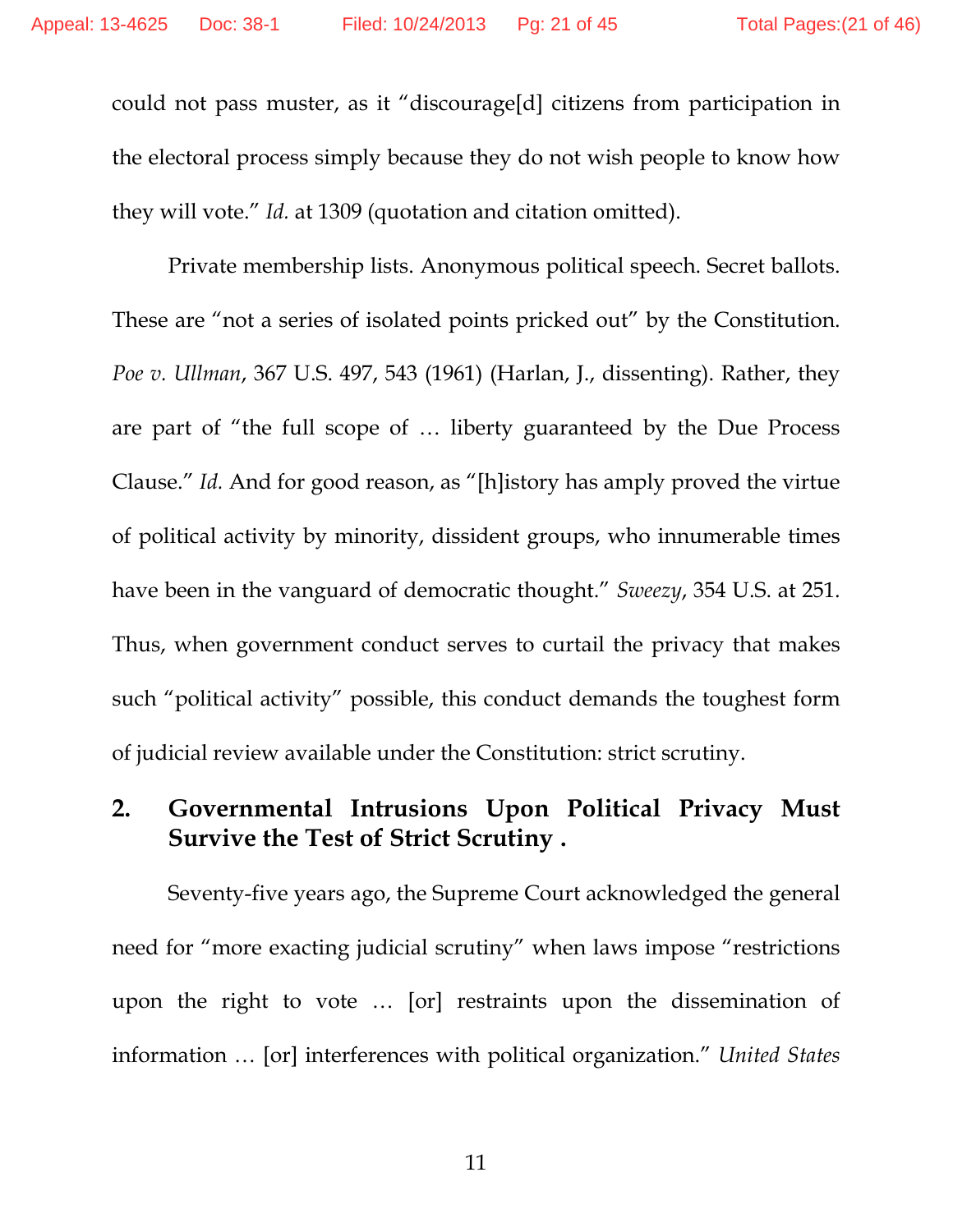*v. Carolene Prods. Co*., 304 U.S. 144, 152 n.4 (1938). Since then, when state action has intruded in a significant manner on political speech, association, or the right to vote, the legal test for whether such an action can survive constitutional review has almost always been "strict scrutiny." *See, e.g., Citizens United v. Fed. Election Comm'n,* 130 S. Ct. 876, 898 (2010) ("Laws that burden political speech are 'subject to strict scrutiny'….").

Under the test of "strict scrutiny," the Government must prove to the Court that its intrusion "furthers a compelling interest and is narrowly tailored to achieve that interest." *Id.* Hence, the Supreme Court has applied strict scrutiny not only where state action has directly restricted a core right like free speech (e.g., a total ban on leafleting), but also where state action has invaded a realm of political privacy that is vital to the exercise of a core right (e.g., a ban on publishing anonymous leaflets).

For example, in *NAACP v. Alabama*, the Court relied on the following premise in proceeding to find that Alabama could not demand disclosure of the NAACP's private membership lists: "[S]tate action which may have the effect of curtailing the freedom to associate is subject to the closest scrutiny." 357 U.S. at 461. Likewise, in *McIntyre v. Ohio*, the Court held that while Margaret McIntyre may not have put her name on some of her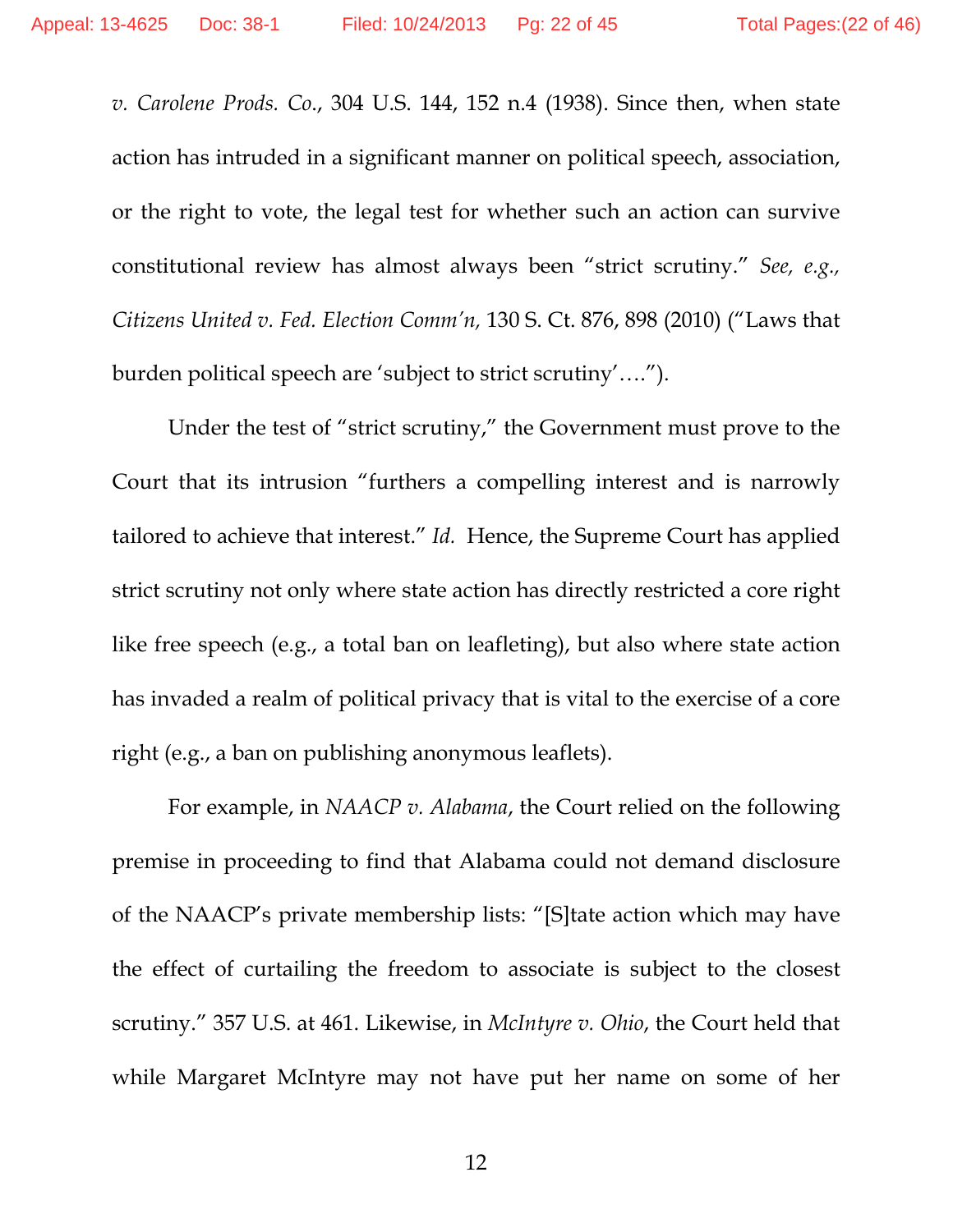political leaflets, "[w]hen a law burdens core political speech, we apply 'exacting scrutiny.'" 514 U.S. at 348. Finally, in *Hechler v. Socialist Workers Party*, this Court applied a standard tantamount to strict scrutiny in finding that West Virginia's stated "interest in making voters disclose their voting preferences is neither legitimate nor strong." 890 F.3d at 1310.

It did not matter in these cases what form the government intrusion upon political privacy took—be it statute (*McIntyre, Hechler*) or court order (*NAACP*). Nor did it matter in *NAACP* that the intrusion was justified on non-political grounds (i.e., to enforce a state business registration law). In each case, strict scrutiny was applied, in large part because of the chilling effect of such intrusions on the future exercise of either political speech, free association, or the right to vote. *See NAACP,* 357 U.S. at 463 (noting the "deterrent effect" of the disclosures at issue); *McIntyre*, 514 U.S. at 357 (emphasizing that the First Amendment exists "to protect unpopular individuals from retaliation"); *Hechler*, 890 F.3d at 1310 (rejecting "desire to vote" disclosure rule for its "chilling effect on the voter").

Besides concern for a "chilling effect," two other important reasons counsel application of "strict scrutiny" where government intrusions upon political privacy are at issue. First, intrusions upon a law-abiding citizen's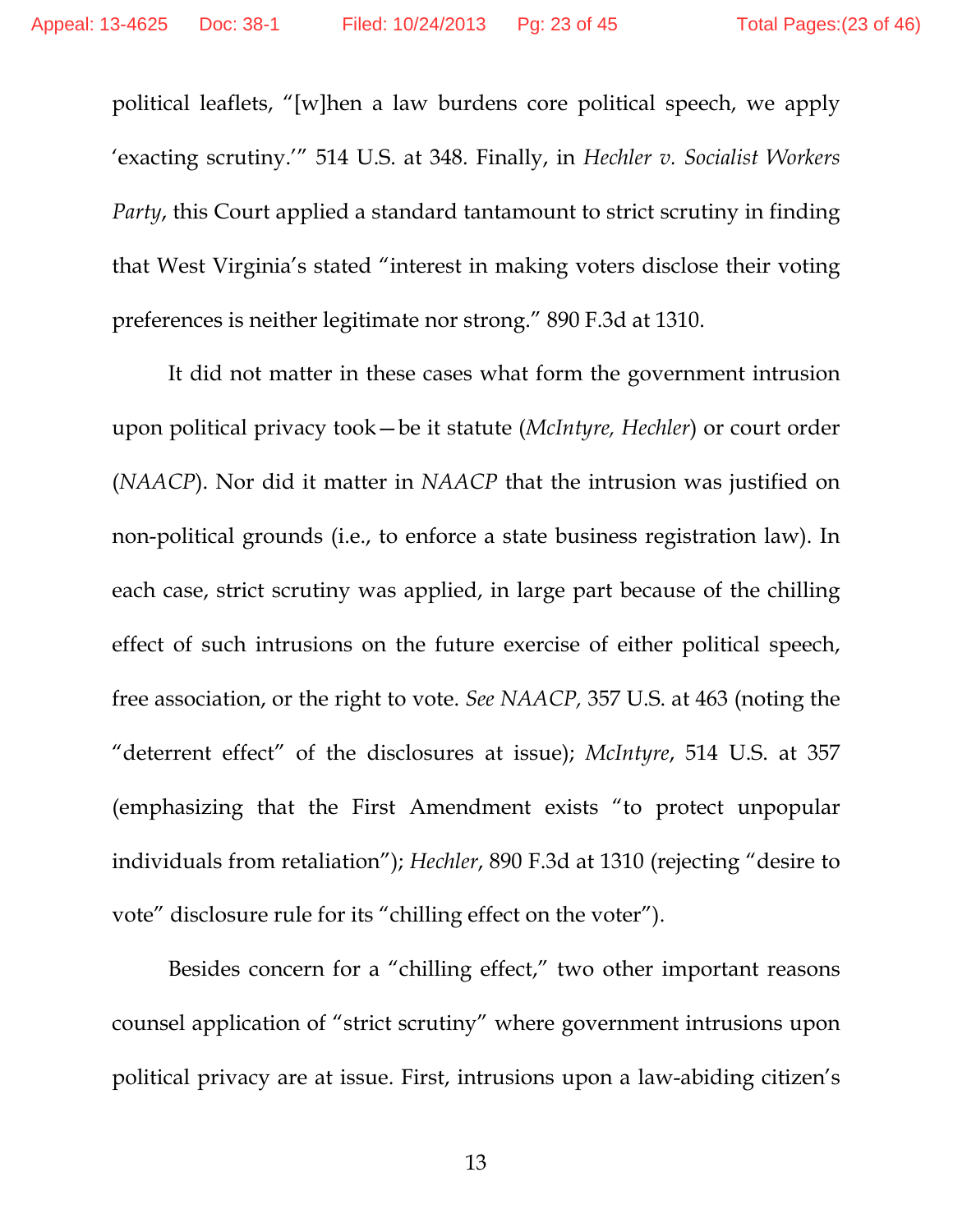privacy generally carry a significant risk of irreparable harm. As this Court noted in regard to a warrantless police raid of multiple private homes during an manhunt that lasted 19 days: "The parties seeking redress have committed no acts warranting violation of the privacy of their homes…. .... There can be little doubt that actions for money damages would not suffice to repair the injury suffered by the victims of the police searches. .... [T]he wrongs inflicted are not readily measurable in terms of dollars and cents." *Lankford v. Gelston*, 364 F.2d 197, 201-02 (4th Cir. 1966).

Second, government intrusions upon political privacy affect liberties that are meant to "protect[] against the Government"—not "leave us at the mercy of *noblesse oblige*." *United States v. Stevens*, 130 S. Ct. 1577, 1591 (2010). The First Amendment thus "does not require citizens to accept assurances from the government that, if the government later determines it has made a misstep, it will take ameliorative action. …. To the contrary, the Bill of Rights itself, and the First Amendment in particular, reflect a degree of skepticism towards governmental self-restraint and self-correction." *Roman Catholic Archdiocese of N.Y. v. Sebelius*, 907 F. Supp. 2d 310, 331 (E.D.N.Y. 2012). And such skepticism is critical when state action intrudes upon the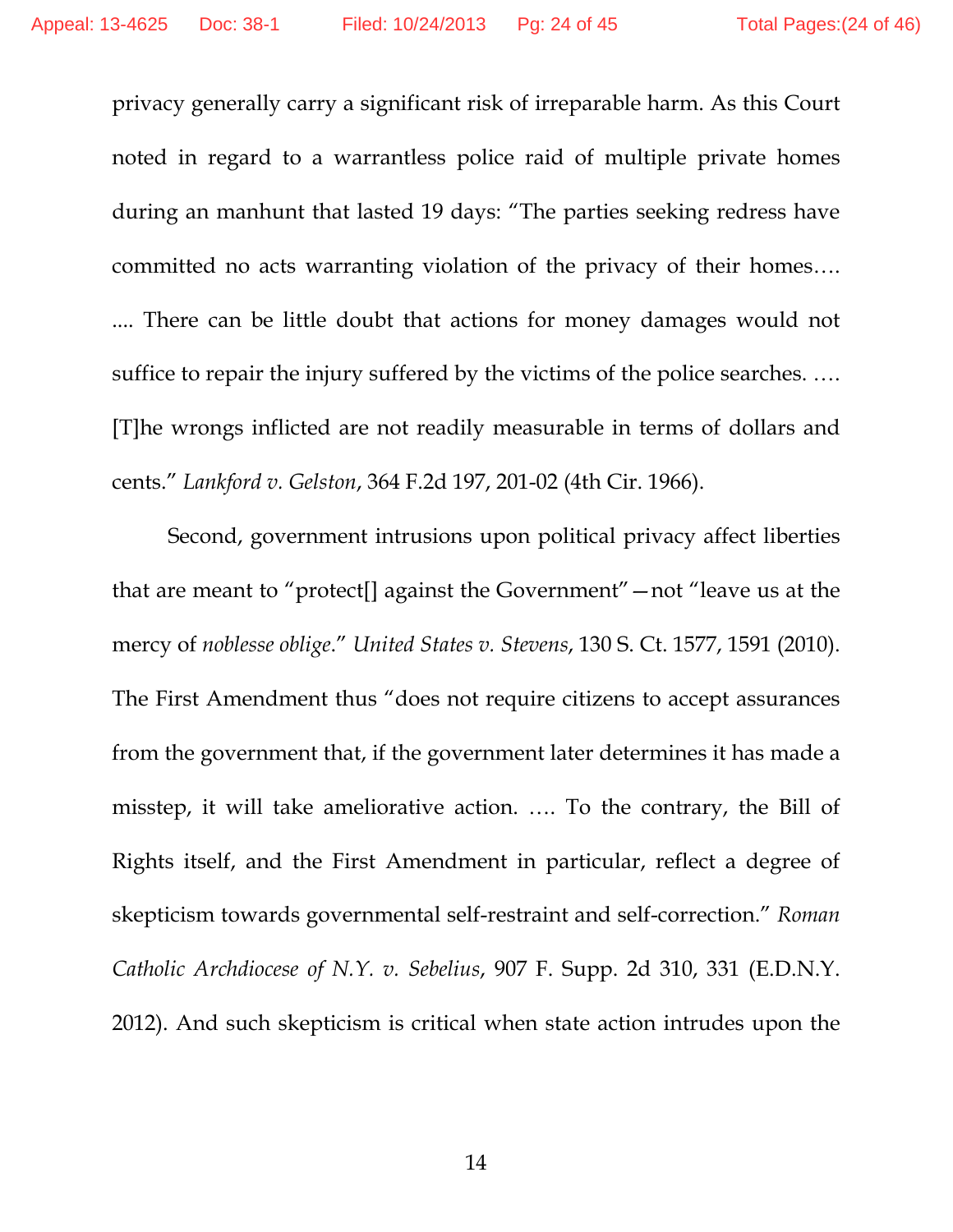political privacy—and resulting capacity for self-governance—that online service providers afford to their users across the world.

### **3. By Protecting Political Privacy, Online Service Providers Advance Liberty and Self-Governance Worldwide.**

In 1997, "approximately 40 million people worldwide" were using the Internet. *Zeran v. Am. Online, Inc*., 129 F. 3d 327, 328 (4th Cir. 1997). Now, in 2013, an estimated *2.7 billion people*—or almost 40% of the world's population—use the Internet.12 Much of this explosive growth is due to the "new forms, and new forums, for the expression of ideas" that the Internet makes available. *Citizens United,* 130 S. Ct. at 917. Indeed, "users of Internet information are also its producers. … [E]very person who taps into the Internet is his [or her] own journalist." *Blumenthal v. Drudge*, 992 F. Supp. 44, 48 n.7 (D.D.C. 1998) (citation and quotation omitted).

This makes the Internet a vital means for enabling political speech, association, and discourse—in short, democratic self-governance. Recent events in Iran help make this clear: "For dissidents opposing the Islamic Republic's leadership, the [I]nternet has become one of the most powerful

 $\overline{a}$ 

<sup>&</sup>lt;sup>12</sup> INT'L TELECOMM. UNION, THE WORLD IN 2013: ICT FACTS & FIGURES 1 (2013), http://www.itu.int/en/ITU-D/Statistics/Documents/facts/ICTFa ctsFigures2013.pdf.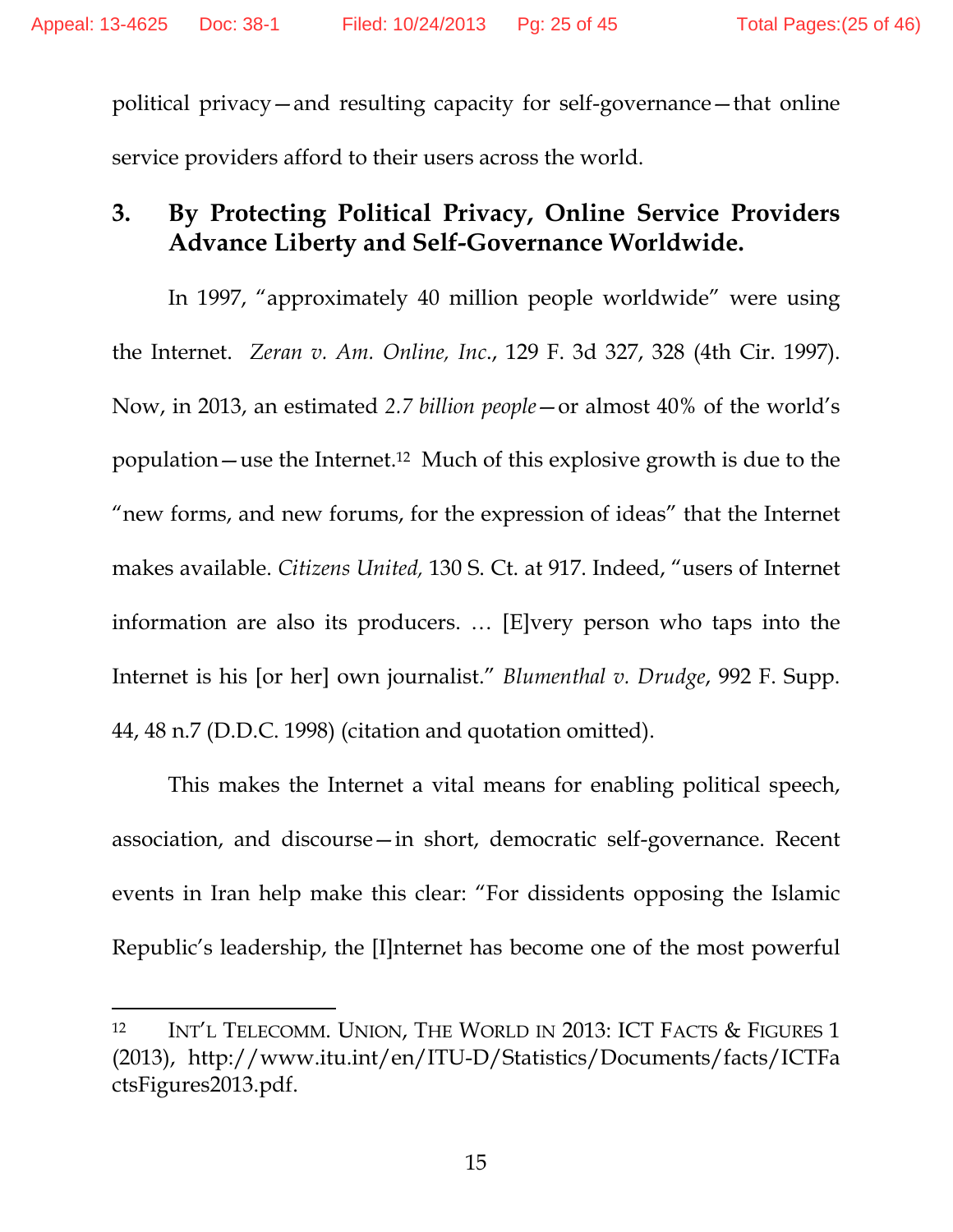communication tools at their disposal. Demonstrations have been orchestrated using blogs and social networks to gather support and increase numbers."13 Moreover, "[a]s Iran played down events to outsiders, dissidents used Twitter, Facebook and YouTube to tell the world what was really happening," including the killing of Iranian student Neda Soltan, "whose murder at the hands of a government militiaman was captured on a camera phone and uploaded to YouTube in [June] 2009."14 Recent events in both Syria and Egypt bear out a similar pattern of events.15

This Court recently encountered this political reality on a smaller scale in *Bland v. Roberts* with respect to campaign speech on Facebook, "an online social network where members develop personalized web profiles

 $\overline{a}$ 

<sup>13</sup> Kerry McQueeney, *Iran's Government Accused of Controlling Internet Access As It Prepares to Switch Citizens' Networks to 'Improve Security'*, U.K. DAILY MAIL ONLINE, Sept. 24, 2012, http://www.dailymail.co.uk/news/ article-2207902/Iran-internet-censorship-Government-accused-restrictingcitizens-online-access.html.

<sup>14</sup> *Id.* 

<sup>15</sup> *See infra* note 18 and accompanying text (describing the political use of social media in Syria); *see also* Tanja Aitamurto & Hanna Sistek, *How Social Media is Keeping the Egyptian Revolution Alive,* PUB. BROAD. SERV. (PBS) MEDIASHIFT BLOG, (Sept. 13, 2011) http://www.pbs.org/mediashift/2011/ 09/how-social-media-is-keeping-the-egyptian-revolution-alive256/ ("As the military has closed Tahrir Square … smaller protests are happening elsewhere in Cairo. Facebook pages … with more than 1.6 million followers, are used for spreading the message about protests…..").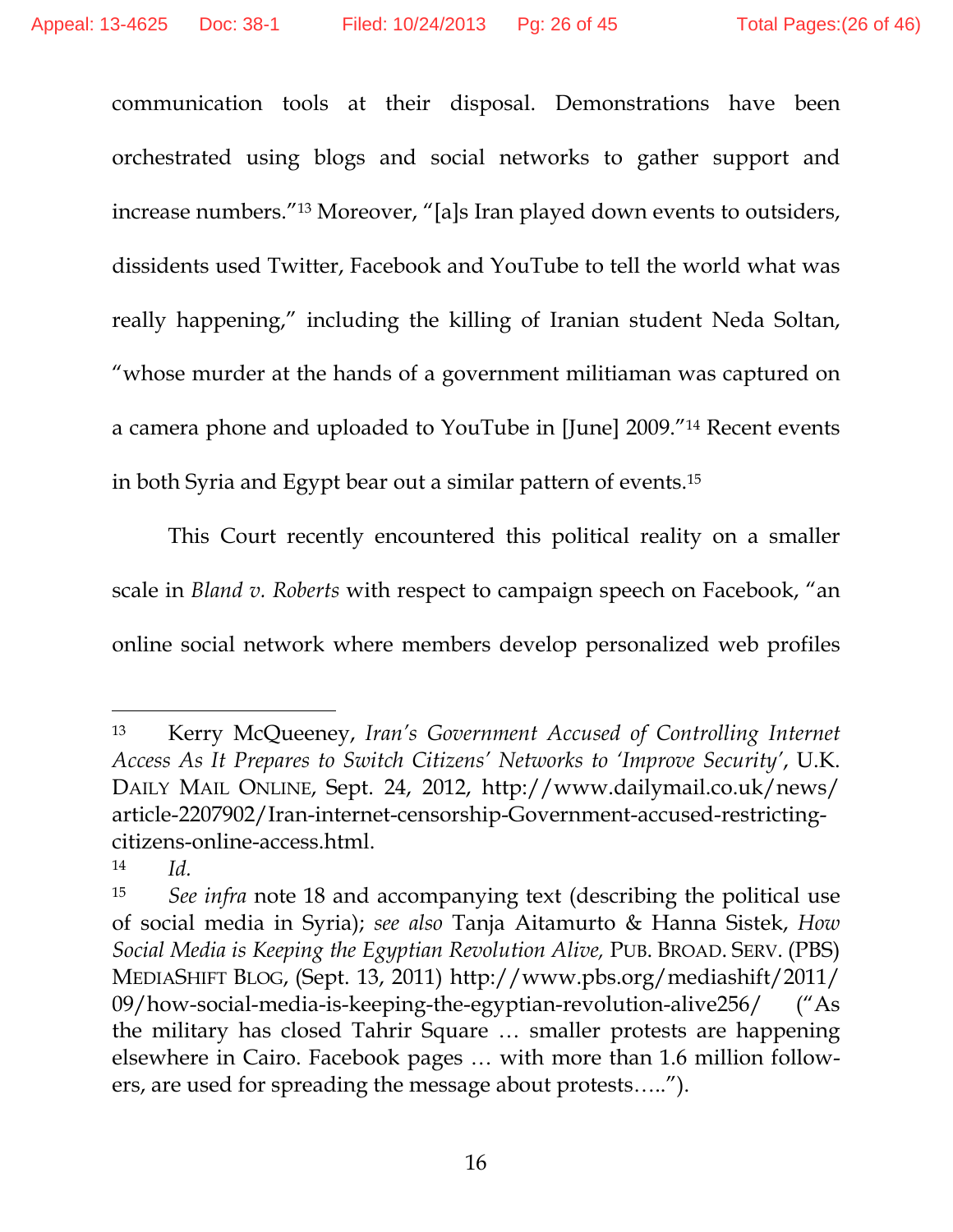to interact and share information with other members." No. 12-1671, 2013 U.S. App. LEXIS 19268, at \*42 (4th Cir. Sept. 18, 2013). *Bland* concerned claims by six sheriff's office employees that they were fired in violation of the First Amendment for supporting the sitting sheriff's electoral opponent. *Id.* at \*2. These retaliation claims, in turn, rested on a variety of online speech by these employees that the sheriff allegedly monitored, including the "liking" of a Facebook page—something the district court held was "insufficient speech to merit constitutional protection." *Id.* at \*41.

 This Court disagreed: "In sum, liking a political candidate's campaign [Facebook] page communicates the user's approval of the candidate and supports the campaign by associating the user with it. In this way, it is the Internet equivalent of displaying a political sign in one's front yard …." *Id.* at \*46. The Court thereby recognized the substantive nature of the kind of political speech that takes place on the Internet—particularly as facilitated by online service providers like Facebook. *Id.* at \*45 ("In the context of a political campaign's Facebook page, the meaning that the user approves of the candidacy whose page is being liked is unmistakable."). The Court further acknowledged the capacity of such speech to support a retaliation claim: in short, such speech generated "a genuine factual issue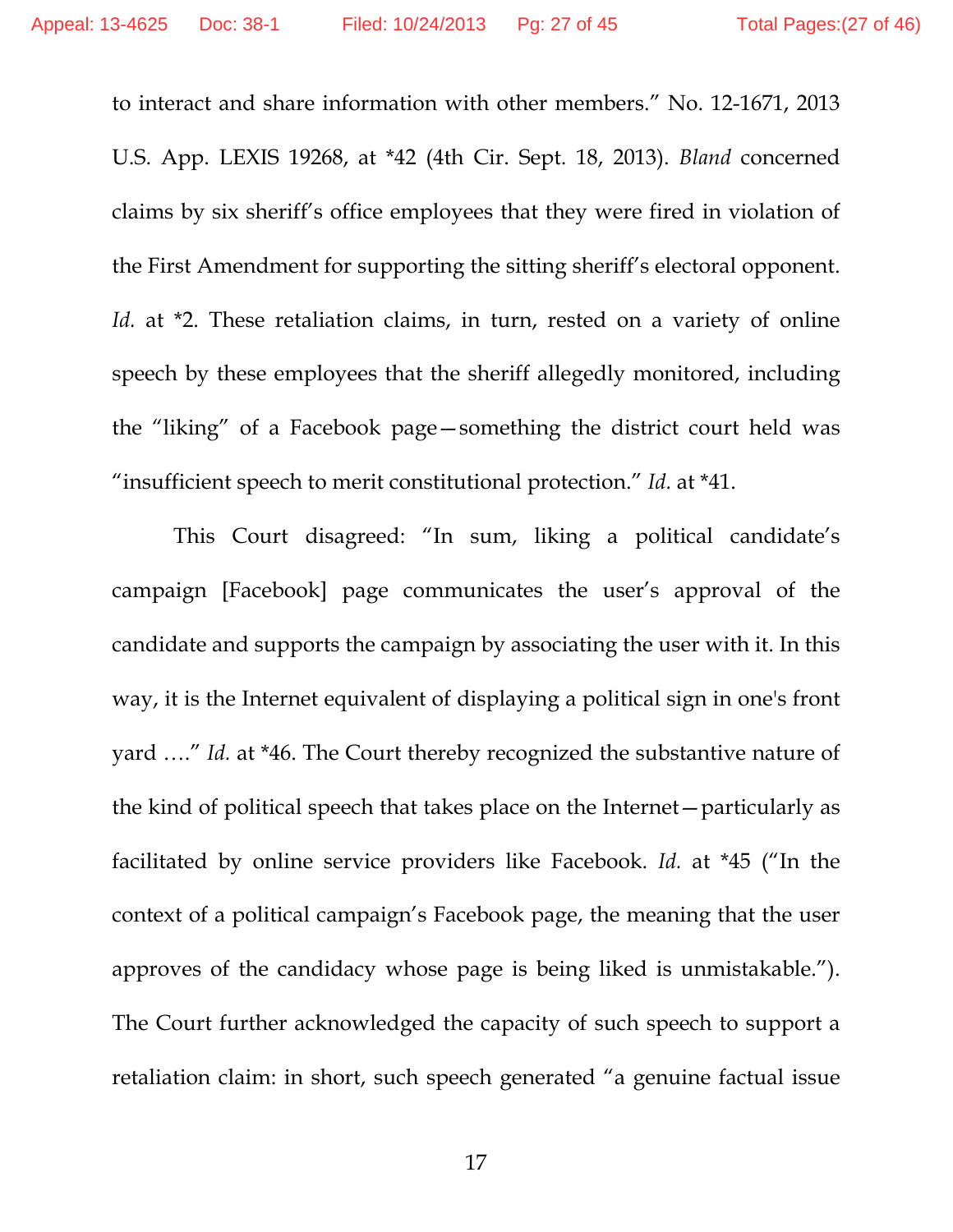$\overline{a}$ 

concerning whether [the employee's] Facebook support" for the sheriff's opponent was what cost the employee his job. *Id.* at \*50-51.

The facts of *Bland* thus reveal not only the vital political speech that takes place on the Internet, but also the frequent need for political privacy when engaging in such speech. And in this regard, the sheriff's alleged conduct in *Bland* is but the tip of the iceberg in terms of the risks that many users face in speaking online. For example, the *New York Times* reports that in Syria—a nation with 580,000 Facebook users—government agents have ordered dissidents to "turn over their Facebook passwords" and have even beaten dissidents for "regime criticisms on their Facebook pages."16 In turn, the *Wall Street Journal* reports that Chinese leaders have recently declared that "social-media users who post comments considered to be slanderous could face prison if the posts attract wide attention."17

<sup>16</sup> Jennifer Preston, *Seeking to Disrupt Protesters, Syria Cracks Down on Social Media*, N.Y. TIMES, May 22, 2011, http://www.nytimes.com/2011/ 05/23/world/middleeast/23facebook.html (further explaining how one Syrian dissident was only able to avoid detention "because he had created multiple Facebook accounts with fake identities").

<sup>17</sup> Josh Chin, *China Tightens Grip on Social Media*, WALL ST. J., Sept. 9, 2013, http://online.wsj.com/news/articles/SB100014241278873245490045 79065113098846226 ("In recent months, the [Chinese] government has … detain[ed] dozens for spreading rumors and warn[ed] influential microbloggers with large numbers of followers to watch what they say.").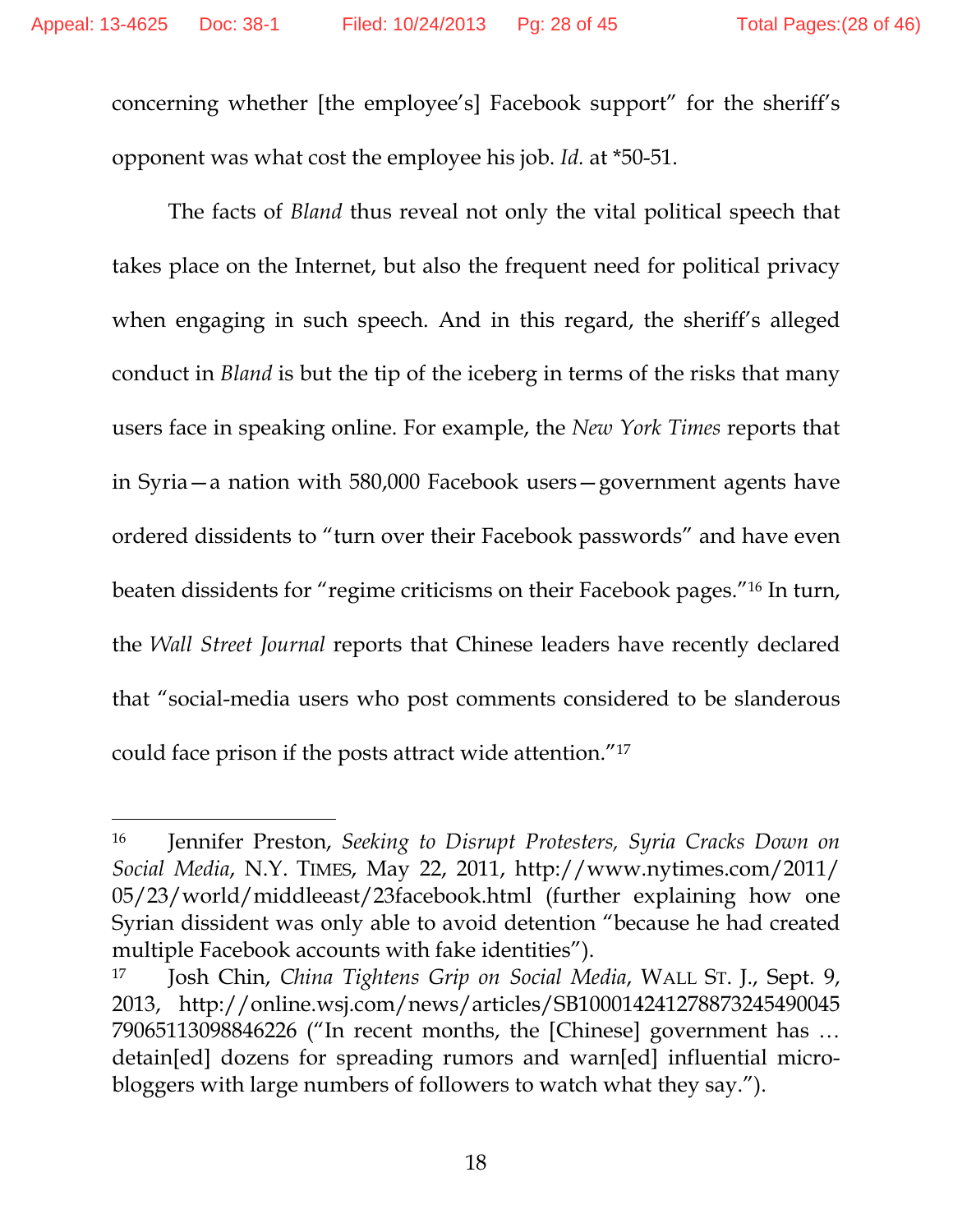Given these risks, online service providers are stepping up to find new and better ways to protect their users' political privacy. For instance, as the *New York Times* reported in 2012: "To help protect dissidents using video to tell their stories in countries with repressive government regimes, YouTube [has] made available a new tool … [that] allow[s] people to obscure faces within videos uploaded onto its platform."18

The ultimate result of these efforts has been the civic empowerment of millions of people worldwide. The *Telegraph* thus offers the following account of a Turkish citizen under the pseudonym Damla:

> [A]n activist in Ankara, [Damla] is constantly refreshing private Facebook groups for updates, posting pictures onto Twitter, and using a popular app for group private messaging to talk to her friends.

> She will receive links to maps only visible to fellow activists that show the location of makeshift clinics in houses and even in restaurants' basements, and can watch live streams of protests on the Ustream service if she is at home.

> She told the *Telegraph*: "It has had a massive impact, and if it wasn't for social media we wouldn't have the right information on anything. It's been our

 $\overline{a}$ 

<sup>18</sup> Jennifer Preston, *YouTube Offers a Way to Blur Faces, Protecting Identities in Videos,* N.Y. TIMES MEDIA DECODER BLOG (July 18, 2012, 7:07 PM) http://mediadecoder.blogs.nytimes.com/2012/07/18/youtube-offers-away-to-blur-faces-protecting-identities-in-videos/.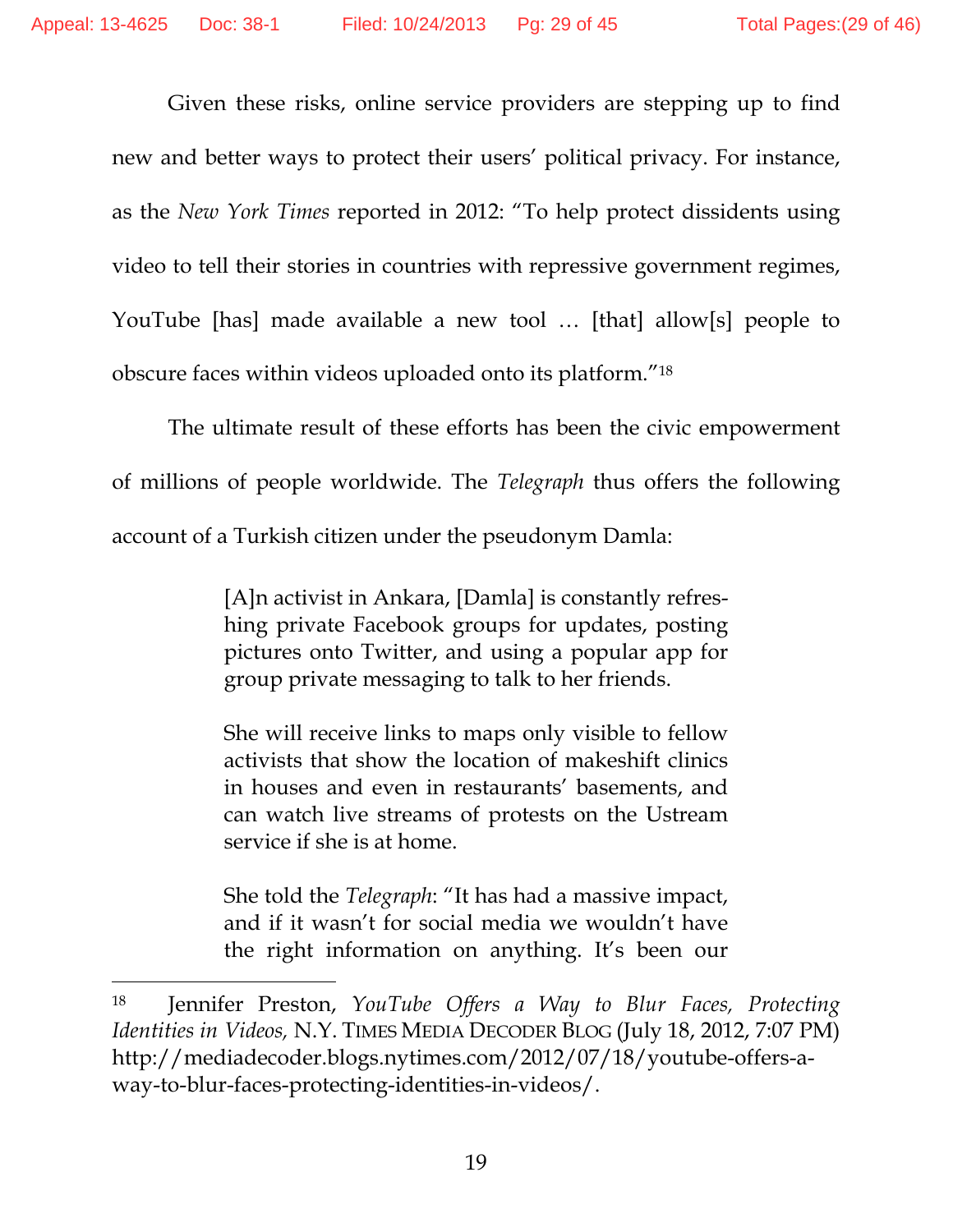$\overline{a}$ 

saviour." Damla said the use of private group messaging meant activists could "react quickly to check whether we're all safe"….19

This reality also obtains here at home. Indeed, Wall Street protestors are relying on the political privacy afforded by online service providers to organize their protests.20 A major American magazine is now offering "an online place where people can send documents and messages to the magazine, and we ... can offer them a reasonable amount of anonymity."<sup>21</sup> And Americans in general are relying on the anonymity afforded to them by their online service providers to speak in a variety of ways.22 The

<sup>19</sup> Jennifer O'Mahony, *Turkey Protests: How Activists Stay One Step Ahead with Social Media*, TELEGRAPH (U.K.), June 4, 2013, http://www.telegraph. co.uk/technology/internet-security/10098353/Turkey-protests-how-activi sts-stay-one-step-ahead-with-social-media.html.

<sup>20</sup> *See* Anjali Mullany, *Privacy for the People: Wall Street Protesters Use Social Media App Vibe to Communicate Anonymously*, N.Y. DAILY NEWS, Sept. 28, 2011, http://www.nydailynews.com/news/wall-street-protesters-appcommunicate-anonymously-article-1.958432.

<sup>21</sup> Amy Davidson, *Introducing Strongbox,* THE NEW YORKER, May 15, 2013, http://www.newyorker.com/online/blogs/closeread/2013/05/intr oducing-strongbox-anonymous-document-sharing-tool.html.

<sup>&</sup>lt;sup>22</sup> Based on this reality, one federal court has concluded: "The free exchange of ideas on the Internet is driven in large part by the ability of Internet users to communicate anonymously. If Internet users could be stripped of that anonymity by a civil subpoena enforced under the liberal rules of civil discovery, this would have a significant chilling effect on Internet communications and thus on basic First Amendment rights." *Doe v. 2TheMart.com, Inc.,* 140 F. Supp. 2d 1088, 1093 (W.D. Wash. 2001).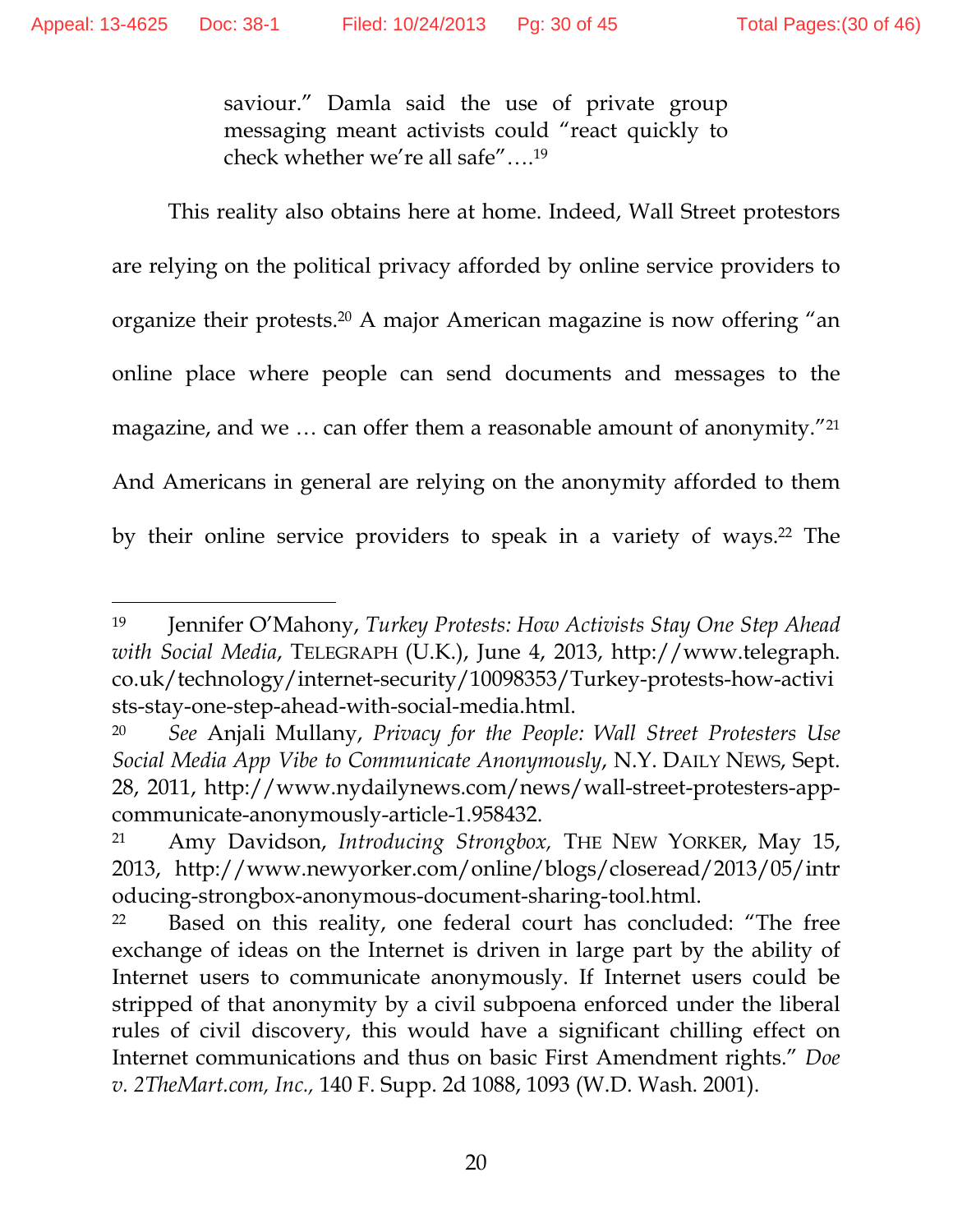privacy efforts of online service providers are thus enabling more people than ever before to exercise basic political rights without fear. And that progress is precisely what has been endangered by the Government's demand for Lavabit's private encryption keys in this case.

### **4. The Government's Demand for Lavabit's Keys Has Chilled the Privacy Efforts of Online Service Providers.**

 On the surface, the facts of the present case appear straightforward: "Lavabit is an e-mail service provider, and this case arises out of a criminal investigation into one of its customers. In the course of that investigation, Lavabit was ordered to disclose the company's private encryption keys, which it refused to do." Appellant's Br. 1. Lavabit's refusal then subjected Lavabit to a contempt order that finally led Lavabit to "provide[] its private keys to the government—but also shut down its service entirely." *Id.* at 10. Over 400,000 Lavabit users thus lost access to a service that gave them "an unparalleled degree of security and privacy," and Lavabit's founder, Ladar Levison, lost "nearly ten years of hard work." *Id.* at 2, 10.

 But the effects of the Government's demand for Lavabit's encryption keys were not limited to Lavabit, Mr. Levison, and Lavabit's over 400,000 users. *Id.* at 4. Silent Circle, for example, was also affected. The operator of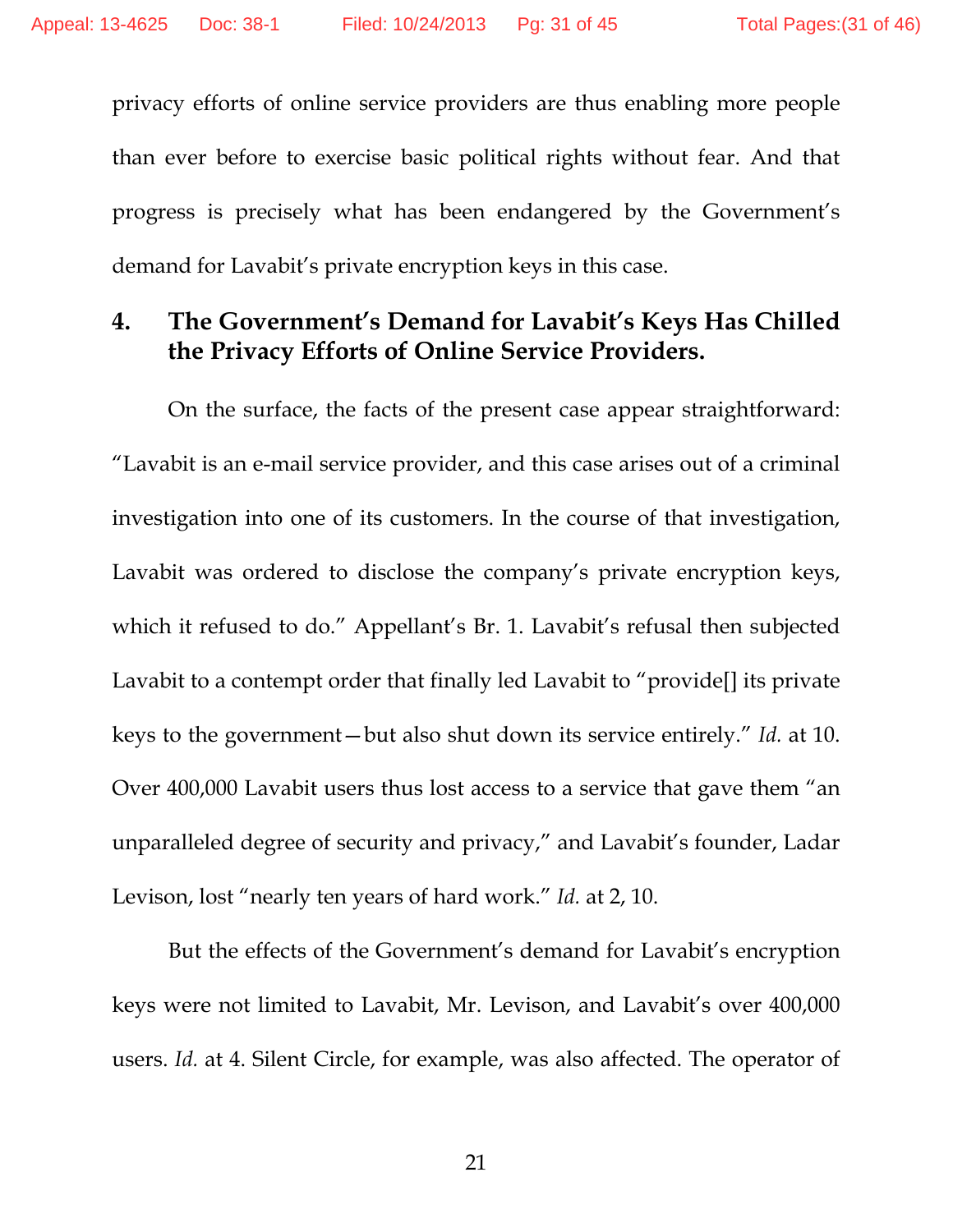a secure, encrypted e-mail service called "Silent Mail," Silent Circle decided to end this service shortly after Lavabit shut itself down. Silent Circle made this decision for the following reason: "We see the writing the wall, and we have decided that it is best for us to shut down Silent Mail now. We have not received subpoenas, warrants, security letters, or anything else by any government, and this is why we are acting now."23

 That Silent Circle deemed it necessary to take this action is telling given the important role that Silent Circle has played in to helping to advance the protection of political privacy and free speech worldwide. As *Slate* reports, Silent Circle is responsible for developing privacy tools that enable "human rights reporters in Afghanistan, Jordan, and South Sudan … to send photos, voice recordings, videos, and PDFs securely. … [A Silent Circle tool] was [recently] used in South Sudan to transmit a video of brutality that took place at a vehicle checkpoint."24 In this regard, Silent

 $\overline{a}$ 

<sup>23</sup> Jon Callas, *To Our Customers*, SILENT CIRCLE BLOG (Aug. 9, 2013), http://silentcircle.wordpress.com/2013/08/09/to-our-customers/. Also, as Amicus's filing of this brief indicates, this case has left many online service providers in doubt about what future government restrictions they may eventually face in protecting the privacy of their users.

<sup>24</sup> Ryan Gallagher, *The Threat of Silence*, SLATE, Feb. 4, 2013, http:// www.slate.com/articles/technology/future\_tense/2013/02/silent\_circle\_s \_latest\_app\_democratizes\_encryption\_governments\_won\_t\_be.html.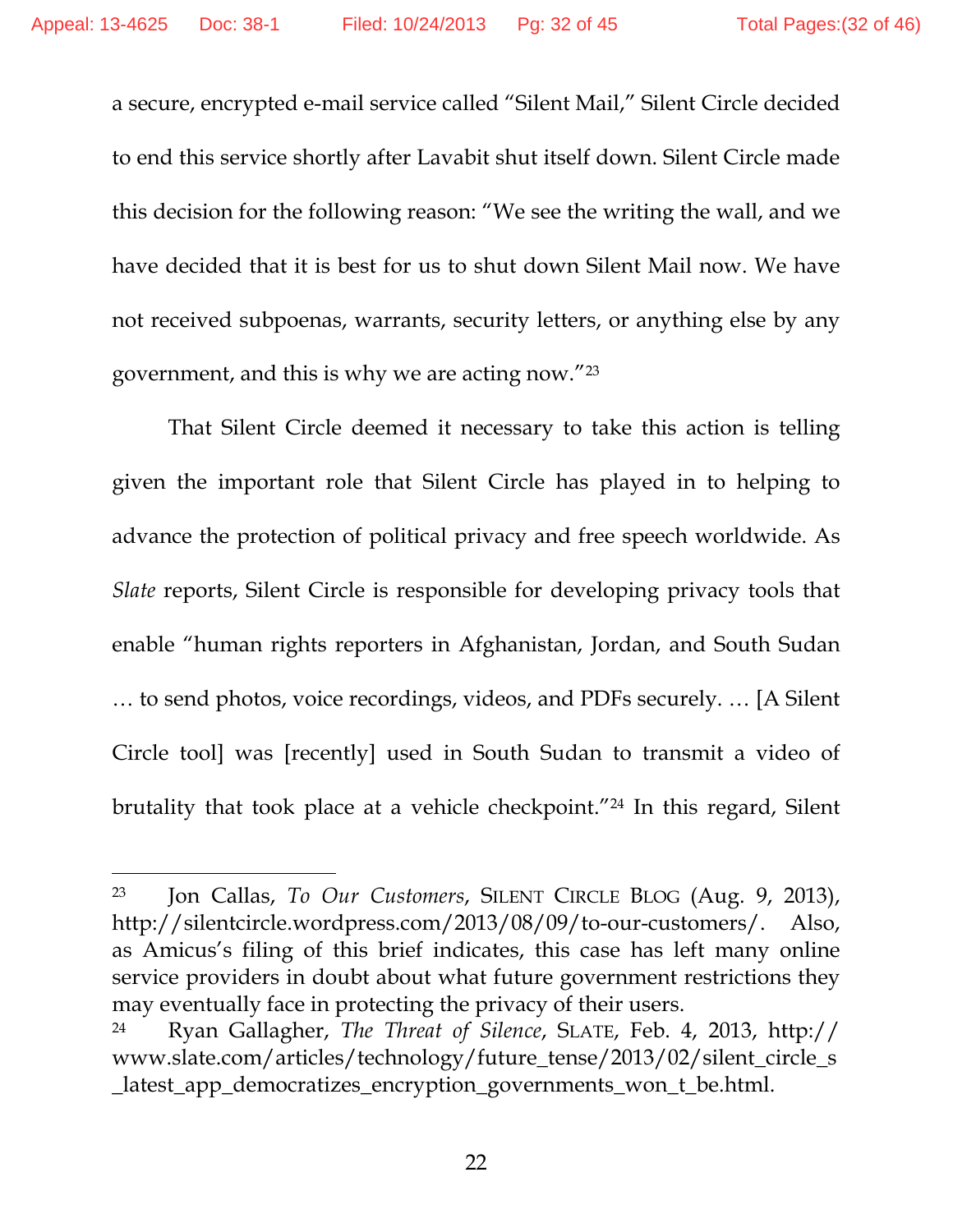$\overline{a}$ 

Circle's credo is simply stated by its CEO and ex-Navy SEAL, Mike Janke: "We feel that every citizen has a right to communicate."25

 And on this score, the Government's demand for all of Lavabit's private keys did not just affect online service providers like Silent Circle: it also affected citizens as well, and in much the same way that Silent Circle was affected. As *National Public Radio* reports: "The website Groklaw, which for 10 years demystified complex issues involving technology and the law, is shutting down. Editor Pamela Jones writes that she can't run the site without email, and that since emails' privacy can't be guaranteed, she can no longer do the site's work."26 What drove Jones to these conclusions? Jones herself explains in her final web posting on Groklaw:

> The owner of Lavabit tells us that he's stopped using email and if we knew what he knew, we'd

<sup>25</sup> *Id.*; *see also* Ian Paul, *U.S. VPN Provider Shuts Consumer Service In Response to Lavabit Case*, PC WORLD, Oct. 22, 2013, http://www.pcworld. com/article/2056554/u-s-vpn-provider-shuts-consumer-service-in-respon se-to-lavabit-case.html (reporting that the Lavabit case has also led online service provider CryptoSeal to shut down insofar as CryptoSeal afforded its U.S. users with "secure tunnels to the Internet that allow[ed] [these] users to … maintain at least a modicum of privacy online").

<sup>26</sup> Bill Chappell, *Citing Privacy Worries, Tech & Legal Site Groklaw Shuts Down*, NAT'L PUB. RADIO (NPR) TWO-WAY BLOG (Aug. 20, 2013, 1:16 PM) http://www.npr.org/blogs/thetwo-way/2013/08/20/213828634/citingprivacy-worries-tech-and-legal-site-groklaw-shuts-down.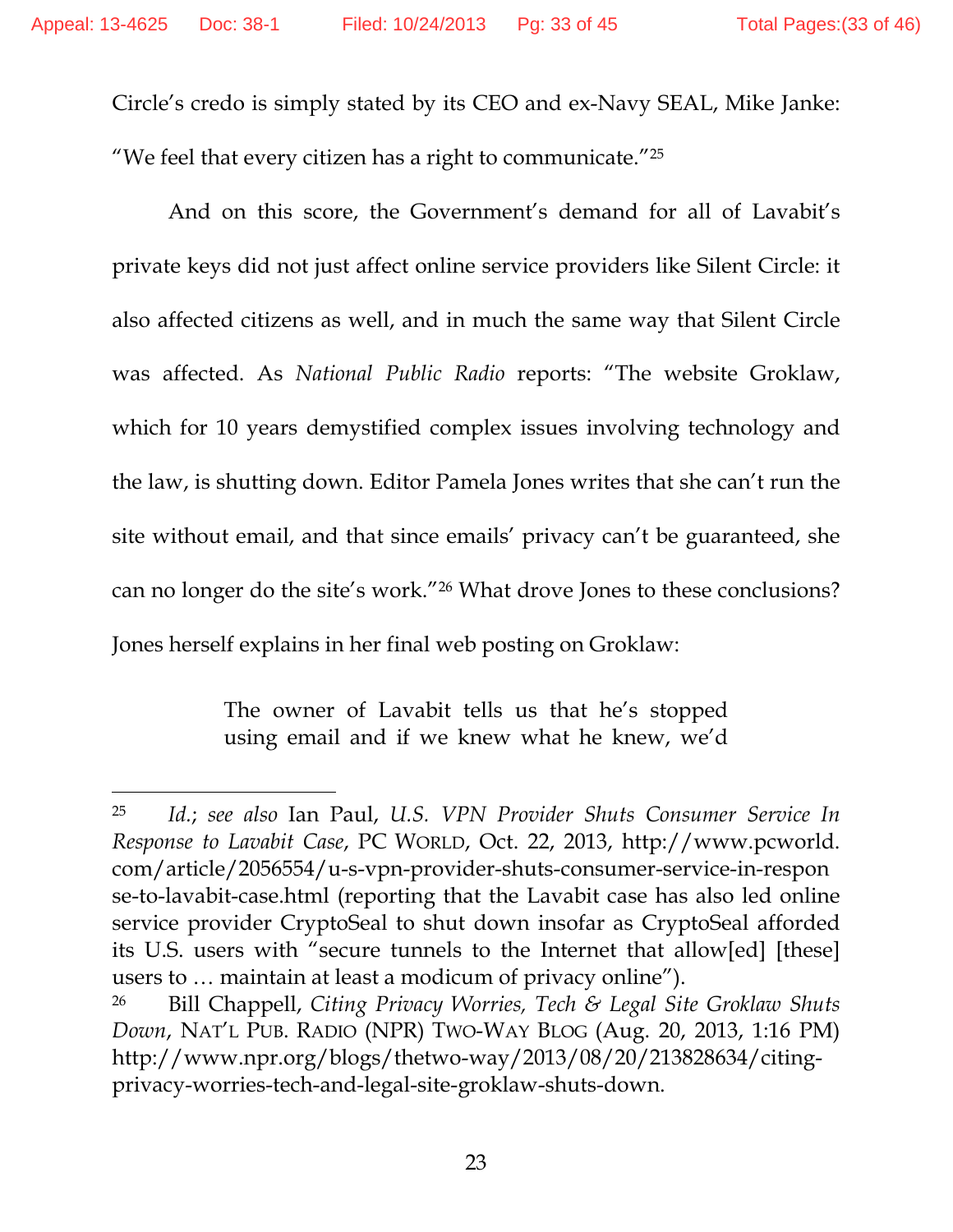stop too. There is no way to do Groklaw without email. Therein lies the conundrum.

\* \* \*

[T]he conclusion I've reached is that there is no way to continue doing Groklaw … which is incredibly sad. But it's good to be realistic. And the simple truth is, no matter how good the motives might be for collecting and screening everything we say to one another, and no matter how "clean" we all are ourselves from the standpoint of the screeners, I don't know how to function in such an atmosphere. I don't know how to do Groklaw like this.27

Pamela Jones's departure from the online legal world is no small loss:

"Last year, the American Bar Association named Groklaw one of the top 100 legal blogs. Its articles and interviews were selected by the Library of Congress to be preserved in its Web Archiving project."28 It also serves to establish—just as Silent Circle's shutdown decision does—the need for "strict scrutiny" of the Government's conduct in this case.

### **5. The Government's Demand for Lavabit's Keys Thus Deserves—and Cannot Survive—Strict Scrutiny.**

 At the outset, Amicus acknowledges that the following argument for "strict scrutiny" review of the Government's conduct in this case is not one

 $\overline{a}$ 

<sup>27</sup> Pamela Jones, *Forced Exposure*, GROKLAW (Aug. 20, 2013, 2:40 AM), http://groklaw.net/article.php?story=20130818120421175.

<sup>28</sup> Chappell, *supra* note 25.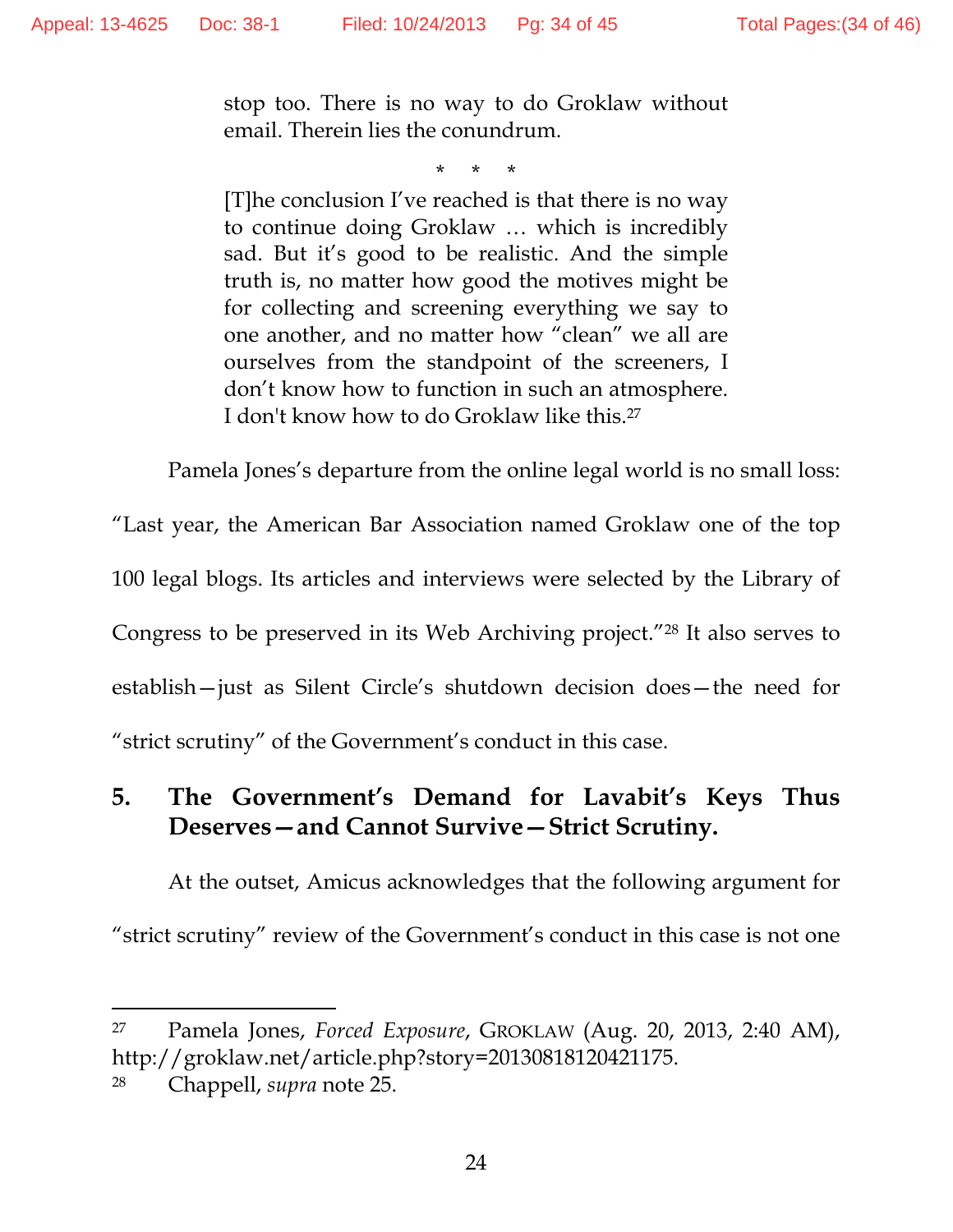that Appellant raises in its opening brief. Instead, Appellant's brief focuses on dismantling the various bases on which the Government has thus far justified its demand for Lavabit's private encryption keys.<sup>29</sup>

 This Court should still consider Amicus's argument for two reasons. First, neither the political privacy nor the First Amendment dimensions of this case can be disputed given the effects of the Government's conduct so far on Lavabit's over 400,000 users and the broader online community. *See supra* Part IV. Thus, as the Supreme Court has held, "[w]hen an issue or claim is properly before the court, the court is not limited to the particular legal theories advanced by the parties, but rather retains the independent power to identify and apply the proper law." *Kamen v. Kemper Fin. Servs*., *Inc.*, 500 U.S. 90, 99 (1991). **Second,** it is always within the Court's power to reach a purely legal argument raised by an amicus in its brief. *See, e.g.*, *Bridges v. City of Bossier*, 92 F.3d 329, 335 n.8 (5th Cir. 1996).30

 $\overline{a}$ 

<sup>29</sup> Appellant may still adopt Amicus's argument in its reply brief, which would give this Court further reason to reach Amicus's argument. *See, e.g., United States v. Van Winrow*, 951 F.2d 1069, 1073 (9th Cir. 1991) ("[A]micus … raises several additional challenges…. Because [Appellant] states in his brief that he wishes to adopt these arguments as his own, and because they present pure issues of law, we will consider them here.").

<sup>30</sup> In the event this Court should find that either the factual record or the parties' briefing in this case is not sufficient to address the political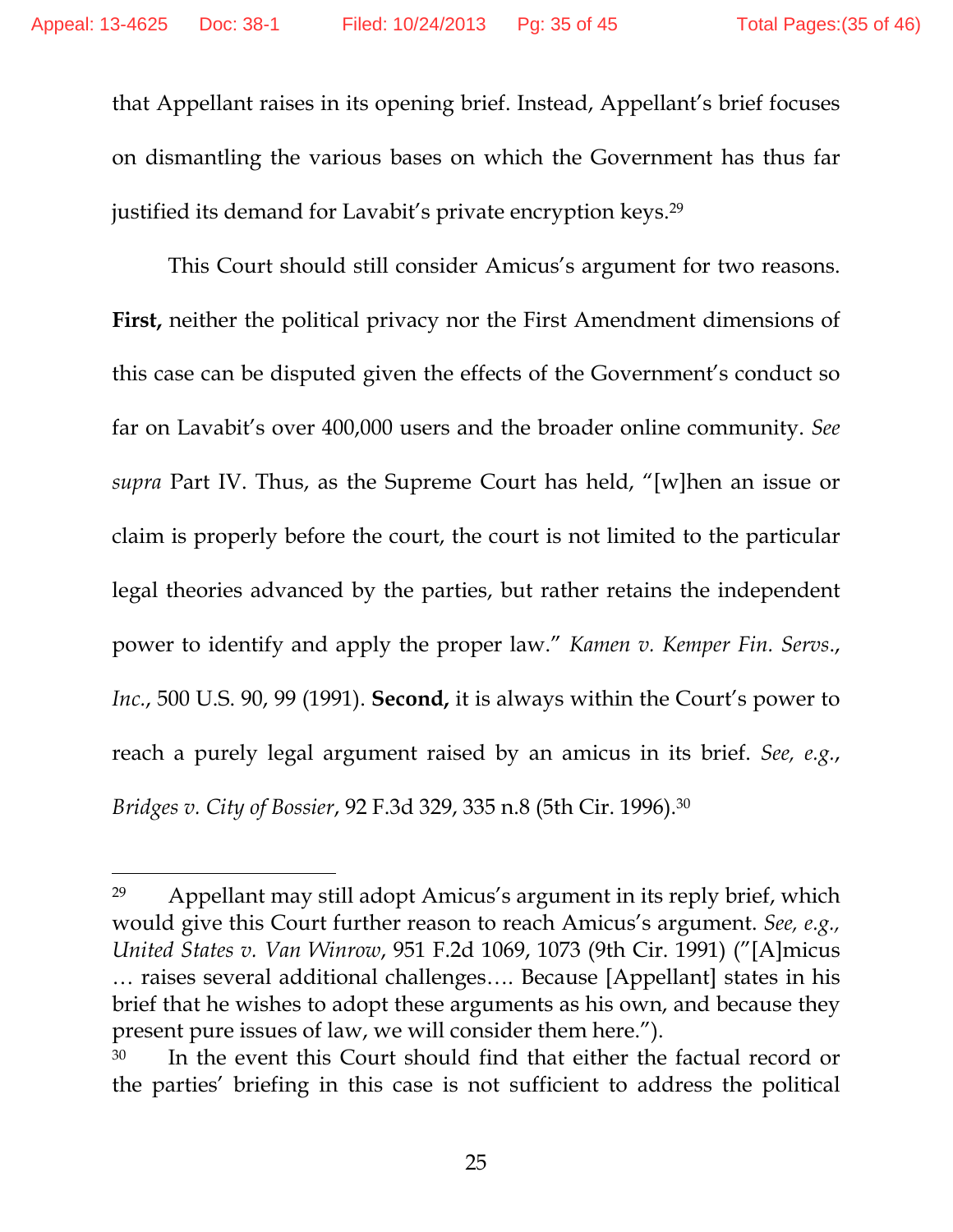With this in mind, "strict scrutiny" analysis in this case requires one to first consider whether the Government's demand for Lavabit's keys was supported by a "compelling interest." *Citizens United,* 130 S. Ct. at 898. In this regard, it appears the principal reason why the Government wanted Lavabit's private keys was because it wanted to gather evidence relevant to a criminal investigation. *See* Appellant's Br. 5. But this interest was limited in scope given that the government's investigation was confined to just one Lavabit user. *See id.* Indeed, Lavabit was not "a target or a subject of the government's investigation …. [and] neither Lavabit nor its owner … [was] charged with or suspected of any crime." Appellant's Br. 1 n.1.

 The government's interest in gathering evidence needed to conduct a full criminal investigation is an important one. It is not, however, an allpurpose justification for every method the government may want to use to get the evidence it needs. As Justice Brandeis has explained: "To declare that in the administration of the criminal law the end justifies the means—

privacy and First Amendment arguments that Amicus raises, then Amicus respectfully suggests the Court should remand to the district court for an evidentiary hearing on this argument and/or seek supplemental briefing from the parties on this argument. *Cf. United States v. Kyllo*, 37 F.3d 526, 530-31 (9th Cir. 1994) (remanding to the district court for an evidentiary hearing on the intrusiveness of a thermal imaging device in order to obtain facts needed to decide the Fourth Amendment status of the device).

 $\overline{a}$ 

26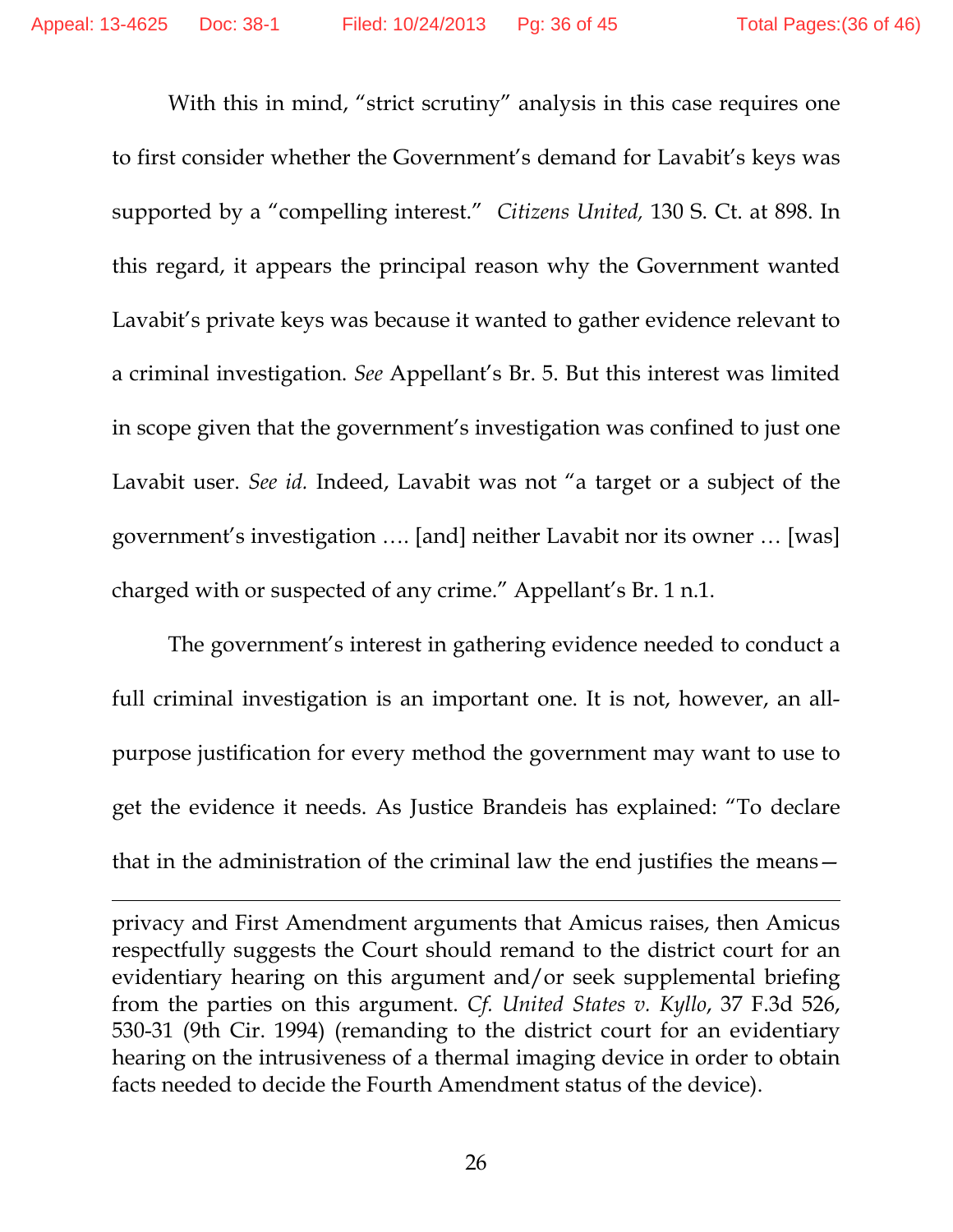to declare that the Government may commit crimes in order to secure the conviction of a private criminal—would bring terrible retribution. Against that pernicious doctrine this Court should resolutely set its face." *Olmstead v. United States*, 277 U.S. 438, 485 (1928) (Brandeis, J., dissenting).

 In *Lankford v. Gelston,* this Court was confronted with the stark need to apply this principle in the face of the Baltimore Police Department's severe efforts "to capture Samuel and Earl Veney, two brothers who [had] shot and killed one policeman and seriously wounded another." 364 F. 2d 197, 198 (4th Cir. 1966). In particular, "[d]uring a nineteen-day period in December, 1964, and January, 1965, the police conducted searches of more than 300 houses, most of them private dwellings. The searches were based in almost every instance on unverified anonymous tips. In none did the police have a search warrant." *Id.* This Court subsequently concluded that "[t]his case reveal[ed] a series of the most flagrant invasions of privacy ever to come under the scrutiny of a federal court." *Id.* at 201.

 In reaching this conclusion, this Court acknowledged the difficult circumstances at hand: "[W]here one policeman is killed and another wounded, the police, and the public, too, are understandably outraged and impatient with any obstacle in the search for the murderer." *Id.* at 204. At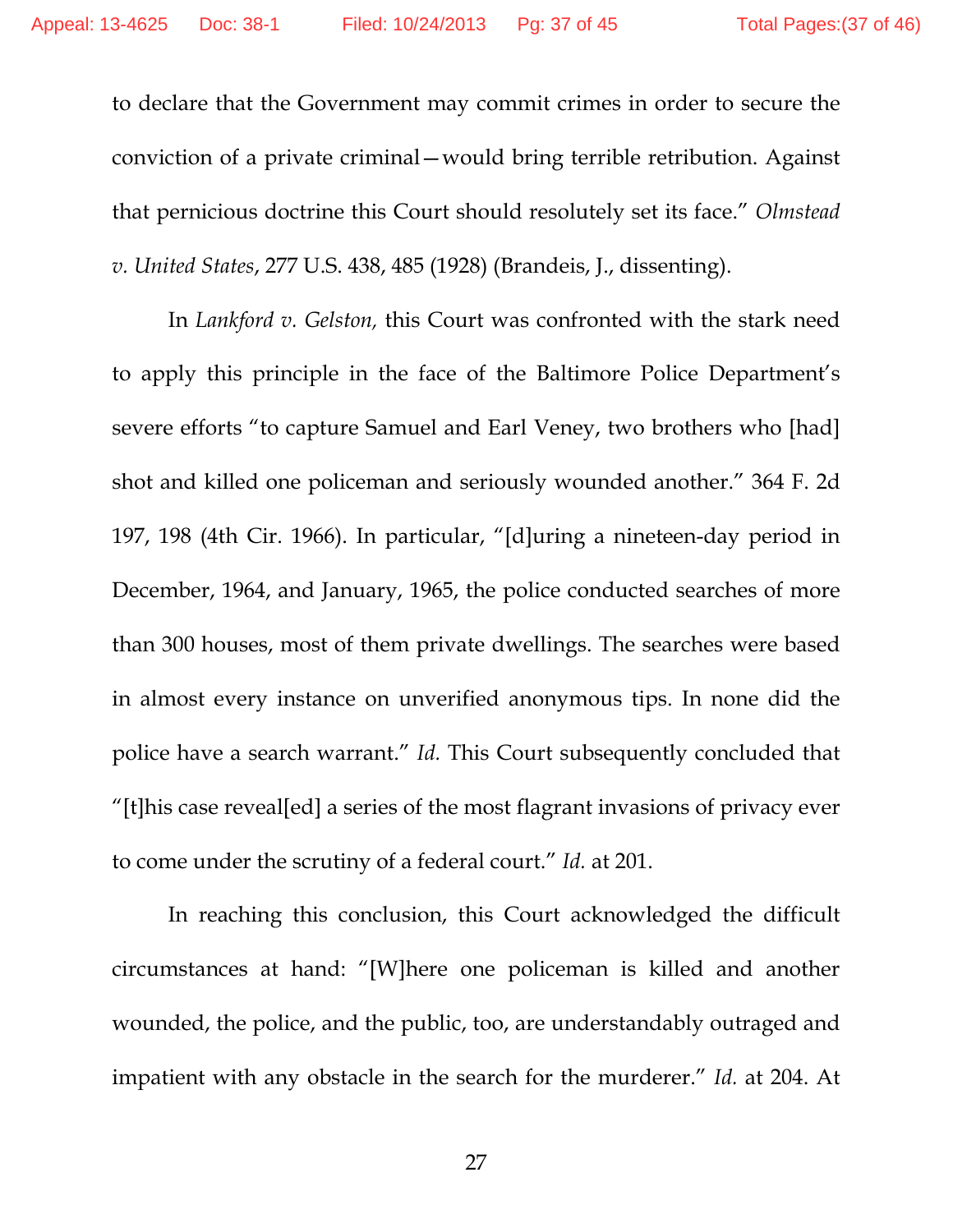the same time, this Court recognized that its respect for the "exceedingly difficult task of the policeman" could not be allowed to deter the Court "from protecting rights secured to all by the Constitution." *Id.* It was thus the Court's responsibility to vindicate those homeowners whose privacy was invaded by the Baltimore police —homeowners who "committed no acts warranting violation of the privacy of their homes." *Id.* at 201.

 The facts of the present case bear a similarity to the facts of *Lankford*, despite the shift from a real-world location to a virtual one. Indeed, this case concerns the Government's seizure of "master keys" from Lavabit that would enable the Government to invade and monitor the private e-mail accounts of Lavabit's over 400,000 customers, and continue to do so in the future had Lavabit not shut down its service. Appellant's Br. at 4. The Government did not try to get a warrant for each of these accounts—nor does it appear to have established by probable cause that a search reaching all these users' private communications was justified. *See id.* 

 Instead, much like the Baltimore Police Department in *Lankford*, the Government decided to pursue a criminal investigation by means of a "wholesale raid[]"—and it thus demanded Lavabit's private keys to make this raid possible. 364 F.2d at 204. The Government then went one step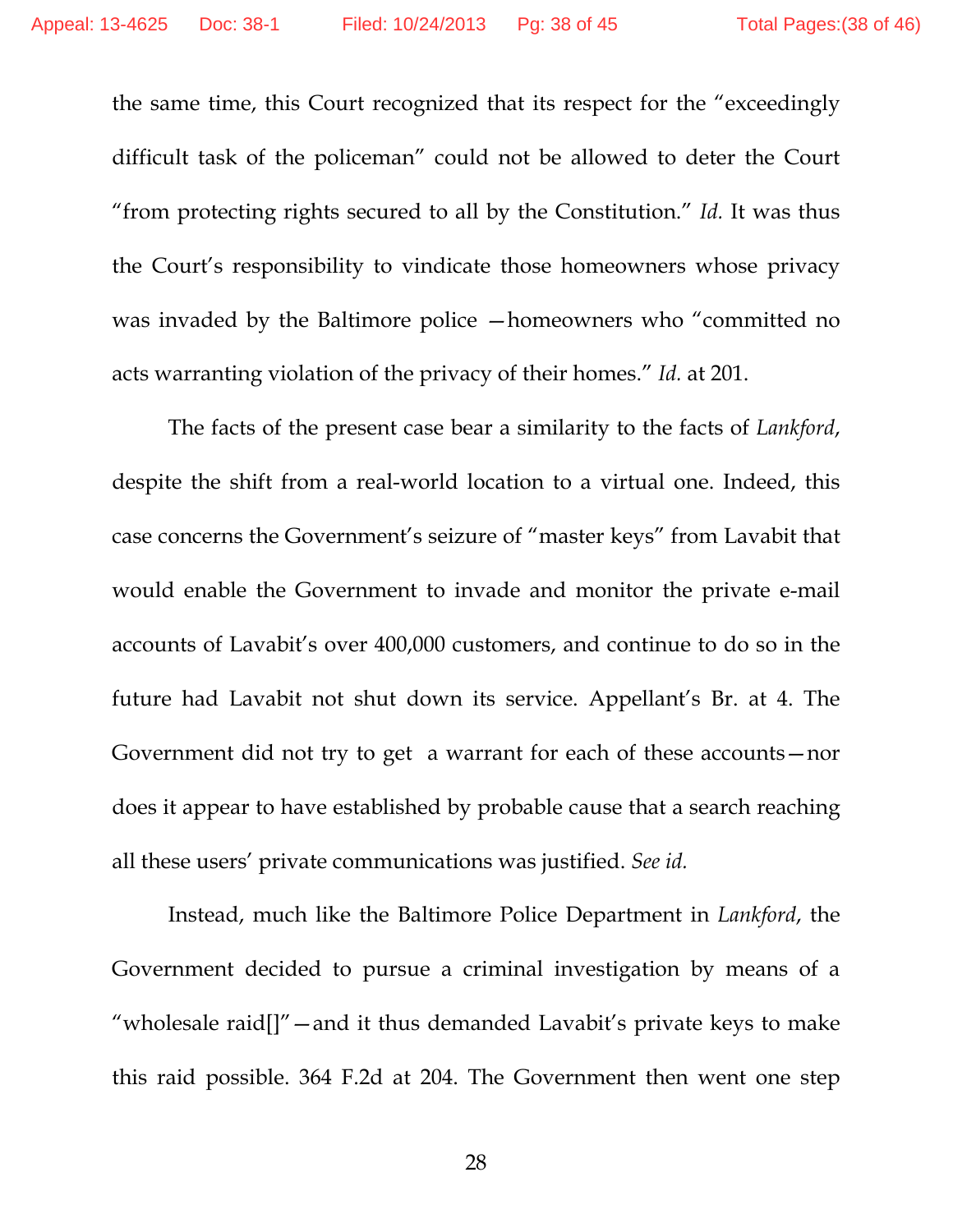further, forbidding "Lavabit from telling anyone that it had compromised [Lavabit's] security … not its customers, not its business partners, and not the relevant cryptographic authorities." Appellant's Br. 7.

 By contrast, the police raids at issue in *Lankford* at least occurred with the knowledge of the people whose homes were searched (*see* 364 F.2d at 199-200), thus enabling these people to seek later redress in this Court. Here, absent Lavabit's decision to shut down its e-mail service after turning over its keys to the Government, the Government stood poised to execute a virtual raid affecting 400,000 private e-mail accounts, without any of the owners ever knowing this had happened or getting the chance to object in court—users who, as far as the record indicates, have "committed no acts warranting violation of the privacy of their [e-mail]." *Id.* at 201.

 Accordingly, the Government's interest in conducting this raid in the hopes of seizing communications made by a single criminal suspect is not sufficiently compelling to pass strict scrutiny. Nor can it be, when one considers the long-term effect of such government conduct on both the political privacy and First Amendment rights of every American. As Justice Douglas notes: "If the files of the N.A.A.C.P. can be ransacked because some Communists may have joined it, then all walls of privacy are broken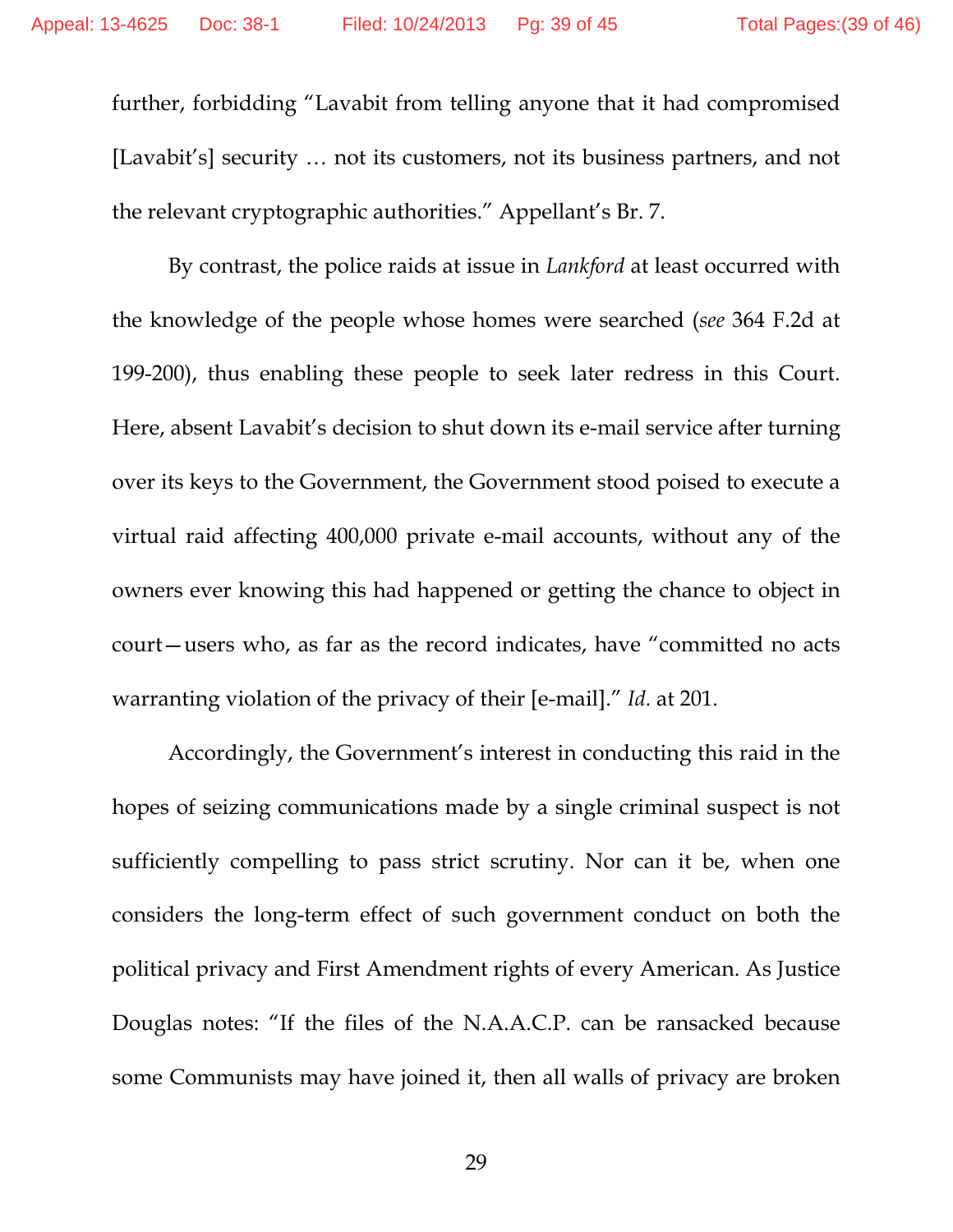down. By that reasoning the records of the confessional can be ransacked because a ... criminal was implicated." *Gibson v. Fla. Legislative Investigation Comm.*, 372 U.S. 539, 572 (1963) (Douglas, J., concurring).

 Yet, even if this Court were to assume as a matter of argument that the Government's investigative interest in this case was compelling enough to support a demand for Lavabit's keys, this demand still cannot pass "strict scrutiny" given its lack of "narrow tailoring." In this regard, the Supreme Court cautions: "It is particularly important that the exercise of the power of compulsory process be carefully circumscribed when the investigative process tends to impinge upon such highly sensitive areas as freedom of speech or press, freedom of political association, and freedom of communication of ideas…." *Sweezy*, 354 U.S. at 245.

 But the Government's demand for Lavabit's keys in this case was anything but "carefully circumscribed." *Id.* To the contrary, this demand ultimately entailed the Government getting the power to "monitor the … *content* of all communications between Lavabit and all of its customers, or even masquerade as [Lavabit] if it chose to do so." Appellant's Br. 7 (emphasis in original). Put another way, with Lavabit's keys in hand, the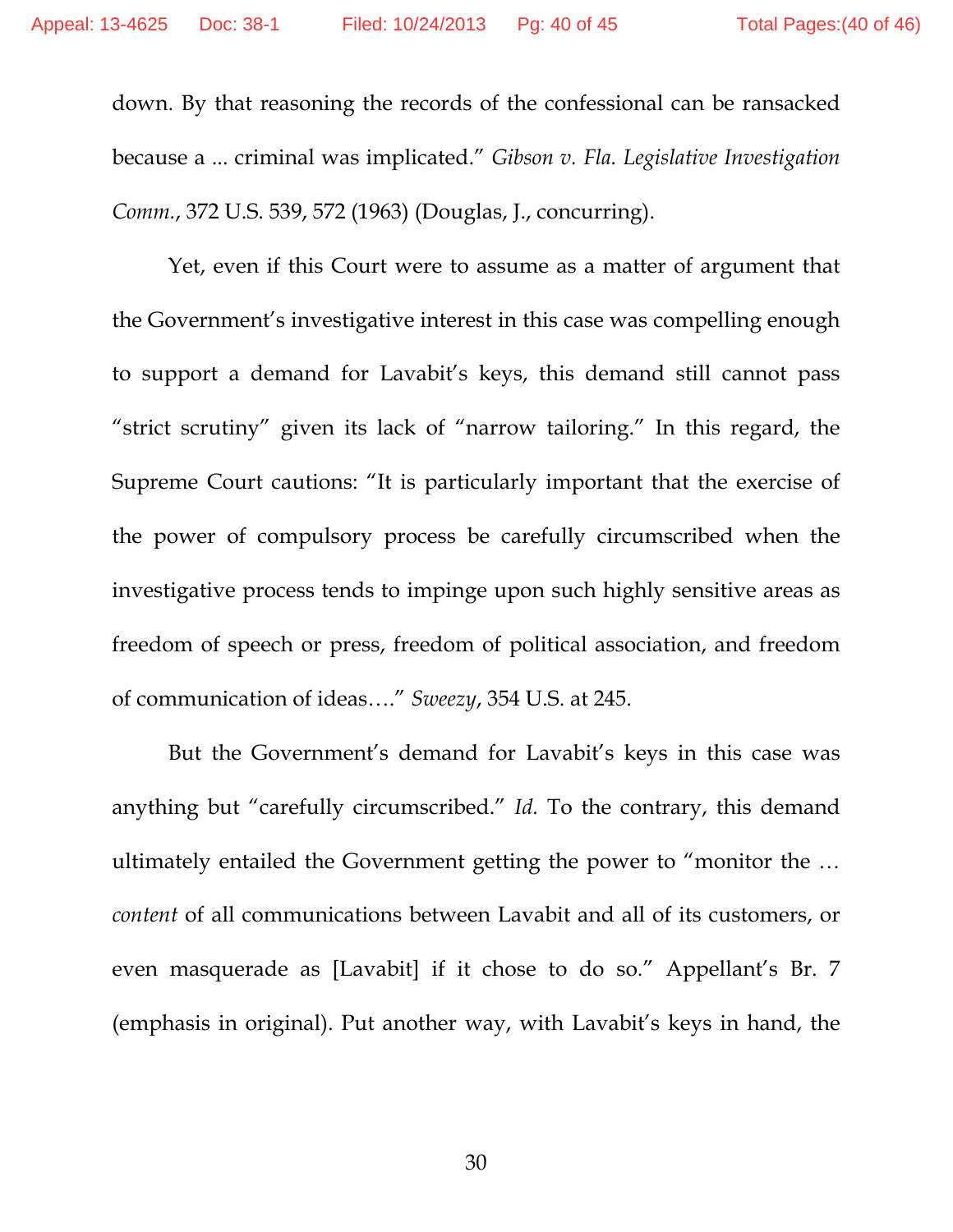Government became able to monitor every Lavabit user's e-mail without ever again seeking a court order directed at a specific user.

 This demand thus lacks the kind of narrow tailoring that strict scrutiny calls for. *See Casey v. City of Newport*, 308 F.3d 106, 114 (1st Cir. 2002) ("[T]he narrow-tailoring test requires … consider[ation] [of] whether the regulation … sweeps more broadly than necessary to promote the government's interest.") This is especially clear when one considers the "compromise" that Lavabit proposed and the Government rejected in this case—a compromise that would have enabled the Government to obtain the information it wanted while also protecting the privacy of every other Lavabit user. *See* Appellant's Br. 8-9; *see also Wis. Action Coalition v. City of Kenosha*, 767 F.2d 1248, 1255 (7th Cir. 1985) ("Obviously, if there exists a less restrictive method of furthering the legitimate governmental interest, the regulation in question is not as precise as it could be.").

 Of course, the Government may argue that without Lavabit's keys, it potentially stood to lose "some evidence substantially connected to the compelling objects of [its] investigation." *Bursey v. United States*, 466 F. 2d 1059, 1088 (9th Cir. 1972), *modified,* 863 F.2d 667 (9th Cir. 1988). But this cannot overcome the reality that with these keys, the Government almost

31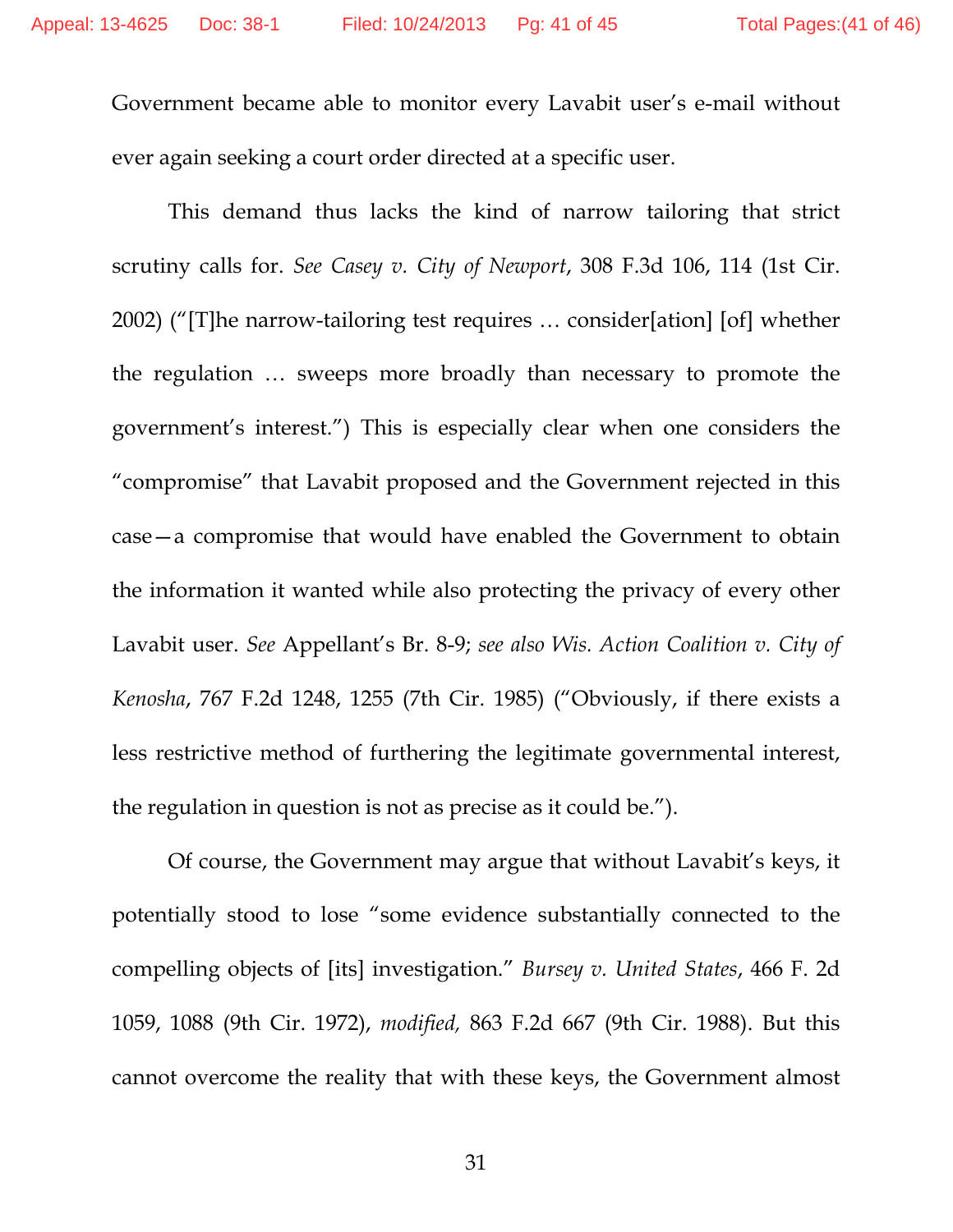certainly gained "a quantity of information that was none of … [its] business." *Id.* Nor can this overcome the chilling effect that this intrusion has exerted on online service providers and users alike. *See supra* Part IV. This case thus underscores why "[w]hen First Amendment interests are at stake, the Government must use a scalpel, not an ax." *Id.*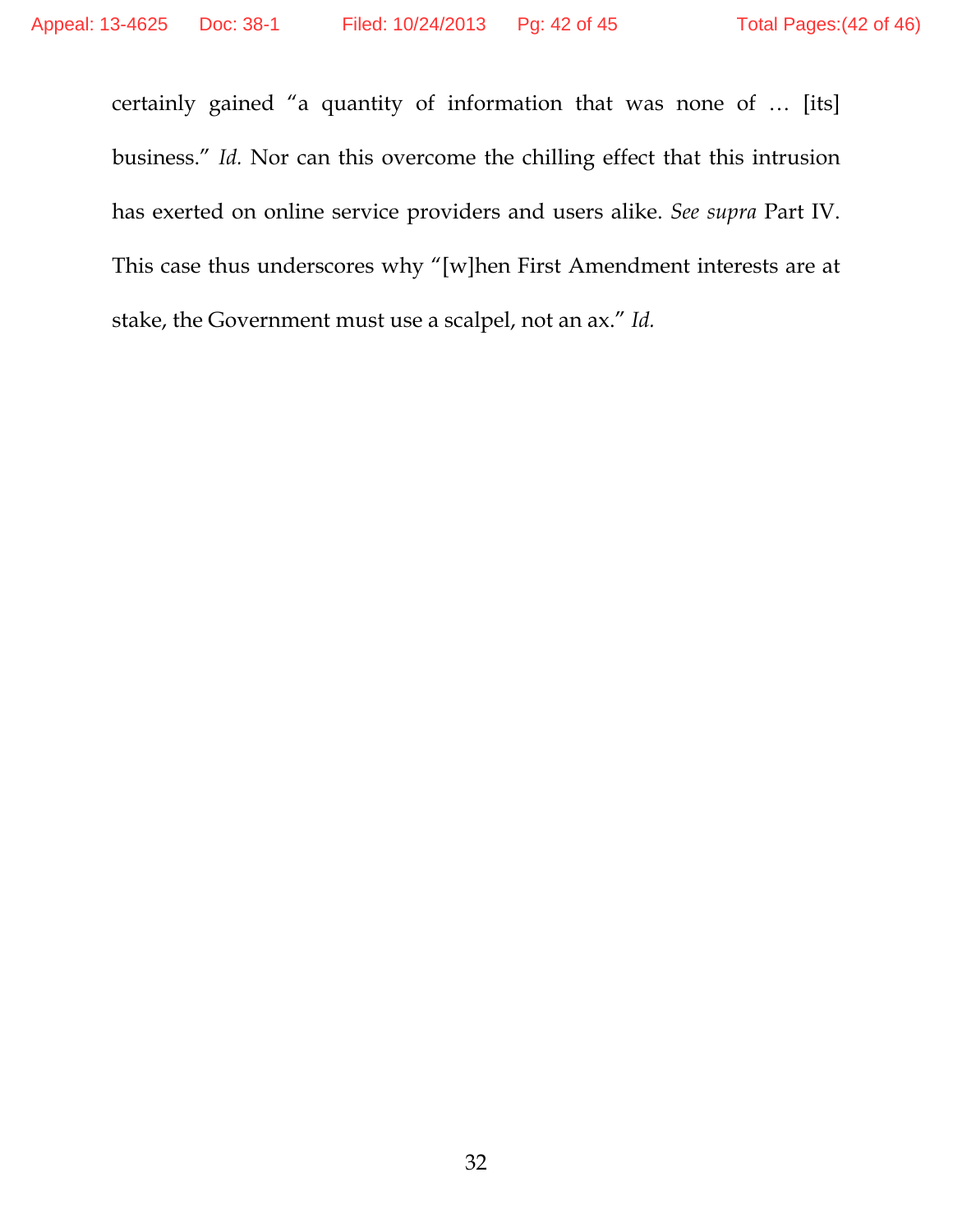## **Conclusion**

 History teaches us that "unconstitutional practices get their first footing ... by silent approaches and slight deviations from legal modes of procedure." *Boyd*, 116 U.S. at 635. But so long "[a]s the Constitution endures, persons in every generation can invoke its principles in their own search for greater freedom." *Lawrence v. Texas*, 539 U.S. 558, 579 (2003). Appellant stands before this Court seeking such freedom. Amicus now joins that cause. This Court should reverse the judgments below, and thus vindicate the efforts of online service providers to protect the political privacy and the First Amendment rights of their users.

#### Respectfully submitted,

Dated: October 24, 2013 s/ *Mahesha P. Subbaraman* 

Richard M. Martinez Mahesha P. Subbaraman ROBINS, KAPLAN, MILLER & CIRESI, L.L.P. 2800 LaSalle Plaza 800 LaSalle Avenue Minneapolis, MN 55402-2015 (612) 349-8500

Counsel for *Amicus Curiae* Empeopled, LLC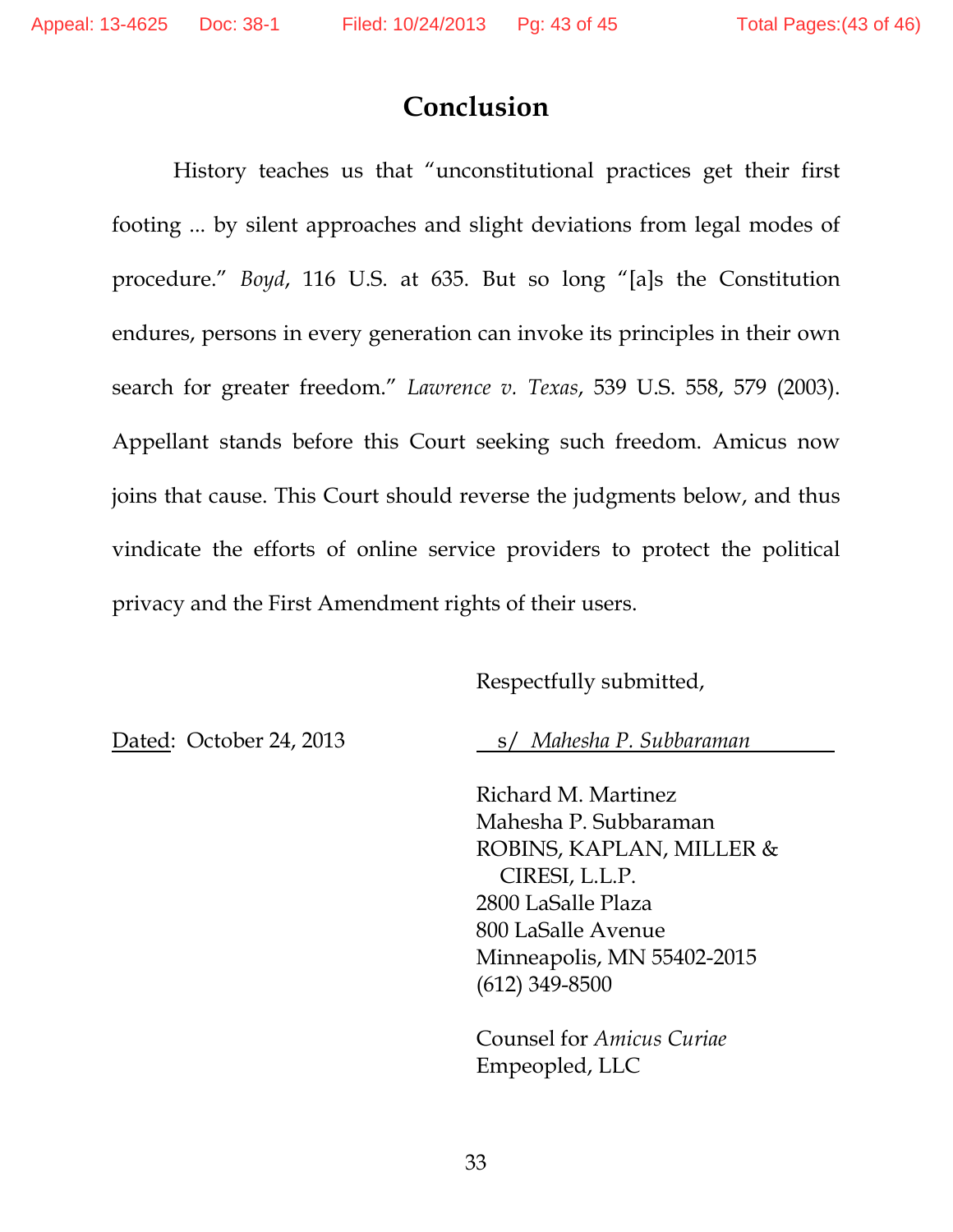## **Certificate of Compliance**

Pursuant to Fed. R. App. P. 32(a)(7)(C), the undersigned certifies that this *amicus curiae* brief complies with all of the applicable type-volume limitations of Fed. R. App. P. 32(a)(7)(B) and the applicable typeface and type-style requirements of Fed. R. App. P. 32(a)(5) and (6). This brief was prepared using a proportionally spaced font (Book Antiqua). Exclusive of portions exempted by Fed. R. App. P.  $32(a)(7)(B)(III)$ , this brief contains 6,793 words, according to the word-count function of the word processor (Microsoft Word 2010) that was used to prepare this brief.

Dated: October 24, 2013 s/ *Mahesha P. Subbaraman* 

Richard M. Martinez Mahesha P. Subbaraman ROBINS, KAPLAN, MILLER & CIRESI, L.L.P. 2800 LaSalle Plaza 800 LaSalle Avenue Minneapolis, MN 55402-2015 (612) 349-8500

Counsel for *Amicus Curiae* Empeopled, LLC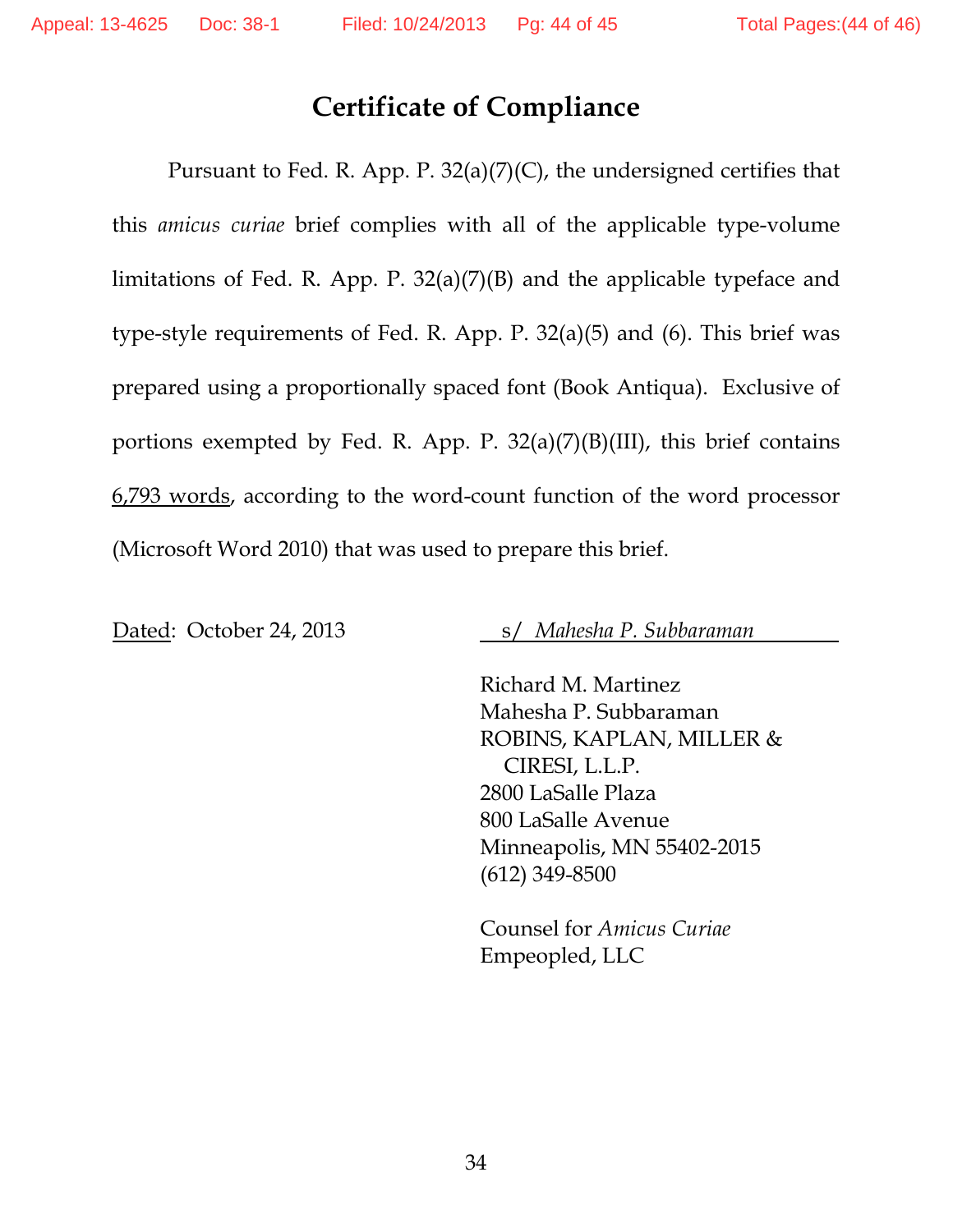## **Certificate of Service**

I hereby certify that on October 24, 2013, I electronically filed the

foregoing document with the United States Court of Appeals for the Fourth

Circuit by using the CM/ECF system. I certify that the following parties or

their counsel of record are registered as ECF Filers and that they will be

served by the CM/ECF system:

Jesse Ryan Binnall James L. Trump Marcia C. Hofmann Michael Phillip Ben'Ary Laurin Howard Mills Ian James Samuel David Alan Warrington

Dated: October 24, 2013 s/ *Mahesha P. Subbaraman* 

Richard M. Martinez Mahesha Subbaraman ROBINS, KAPLAN, MILLER & CIRESI, L.L.P. 2800 LaSalle Plaza 800 LaSalle Avenue Minneapolis, MN 55402-2015 (612) 349-8500

Counsel for *Amicus Curiae* Empeopled, LLC